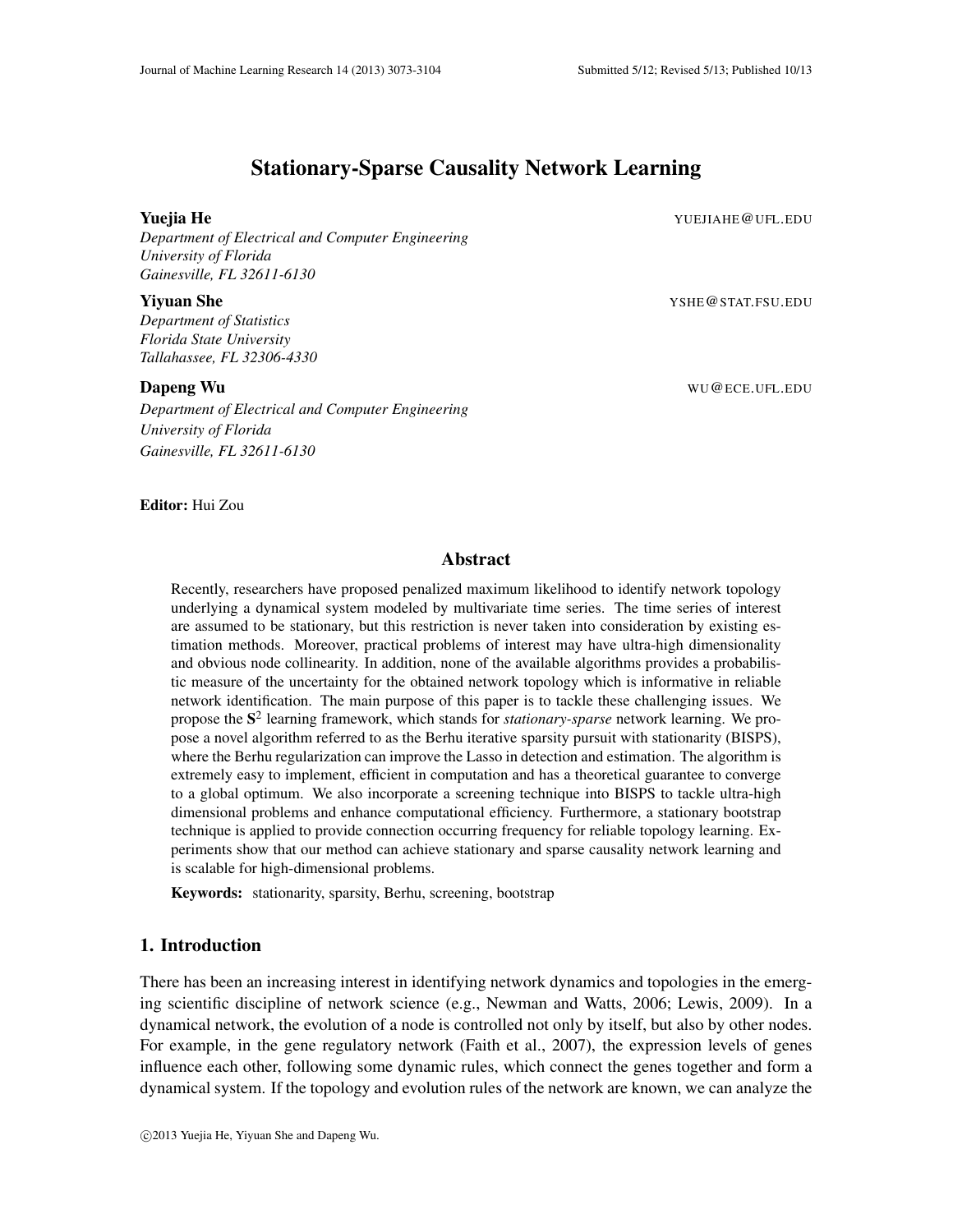regulation between genes or detect unusual behaviors to help diagnose and cure genetic diseases. Similarly, the modeling and estimation of dynamical networks are of great importance for various domains including stock market (Mills and Markellos, 2008), brain network (Bullmore and Sporns, 2009) and social network (Hanneke et al., 2010). To accurately identify the topology and dynamics underlying those networks, scientists are devoted to developing appropriate mathematical models and corresponding estimation methods.

In practice, we can obtain discrete observations of the network over a period of time, which can usually be modeled by multivariate time series from a statistical perspective. For example, the fMRI data of the human brain is taken every one minute during a two-hour experiment; stock prices are often recorded daily or weekly. These multivariate time series contain important information of the network topology and dynamics. Vector autoregressive (VAR) process (Sims, 1980) is one of the most commonly used models for characterizing the relations between the time series. In this model, the state of each node is characterized by a time series. The value of a node at a time point is a linear combination of the past values of itself and the nodes regulating it. This kind of regulation relationship is regarded as the *Granger causal connection* (Granger, 1969). By estimating the transition matrix of the model, we can understand the Granger causal relations between nodes.

In estimating the transition matrix, one must bare in mind two most important objectives: first, the estimate fitted on the training data should provide accurate prediction; second, a sparse topology that illustrates the most prominent network connections is desired. Recently, compressive sensing approaches based on penalized maximum likelihood (PML) are applied to achieve accurate prediction and sparse representation simultaneously (Donoho, 2006; Tsaig and Donoho, 2006; Songsiri and Vandenberghe, 2010). Different penalties and algorithms are proposed (Fan and Li, 2006, 2001; Zou, 2006; Zou and Hastie, 2005; Blumensath and Davies, 2010). The  $\ell_1$  penalty (Tibshirani, 1996) is popular for its computational efficiency and theoretical elegance. Nevertheless, the major problem of the  $\ell_1$  penalty for dynamical network learning is its incapability of handling collinearity, which typically exists in network data as a result of the interaction between nodes. The elastic net (Zou and Hastie, 2005) uses a linear combination of the  $\ell_1$  and  $\ell_2$  penalties to deal with collinearity and large noise. However, its  $\ell_2$  component may counteract sparsity and bring the so-called "double" shrinkage" issue. To improve these drawbacks, we study a new ' $\ell_1 + \ell_2$ ' variant—Berhu (Owen, 2007), which fuses the  $\ell_1$  and  $\ell_2$  penalties in a nonlinear fashion and thus can deal with collinearity as well as achieve sufficient sparsity. We propose a Berhu thresholding operator to efficiently solve the Berhu penalized problem.

In real-world problems, raw observations from a dynamical network are usually preprocessed and stationarized before the application of PML (Stock and Watson, 2012; Hsu et al., 2008). Nevertheless, as will be demonstrated in the experiment, it is possible for PML to end up with a nonstationary estimate, due to noise contamination and limited number of observations. Such nonstationary estimates may give unmeaningful prediction results, especially for long-term forecasting. Hence, our work, distinguished from the existing ones, focuses on enforcing the stationarity guarantee in network estimation and topology identification, which is of great importance but has never been properly addressed. The stationarity condition of the VAR model is its spectral radius being smaller than one (Reinsel, 1997). This constraint is nonconvex and extremely difficult to tackle directly (Burke et al., 2005; Curtis and Overton, 2012; Overton and Womersley, 1988). Hence, we use a convex relaxation and come up with a stationarity constrained PML problem. We propose an efficient algorithm, the *Berhu iterative sparsity pursuit with stationarity* (BISPS), to achieve stationary-sparse (S<sup>2</sup>) network learning. This algorithm is very easy to implement and theoretically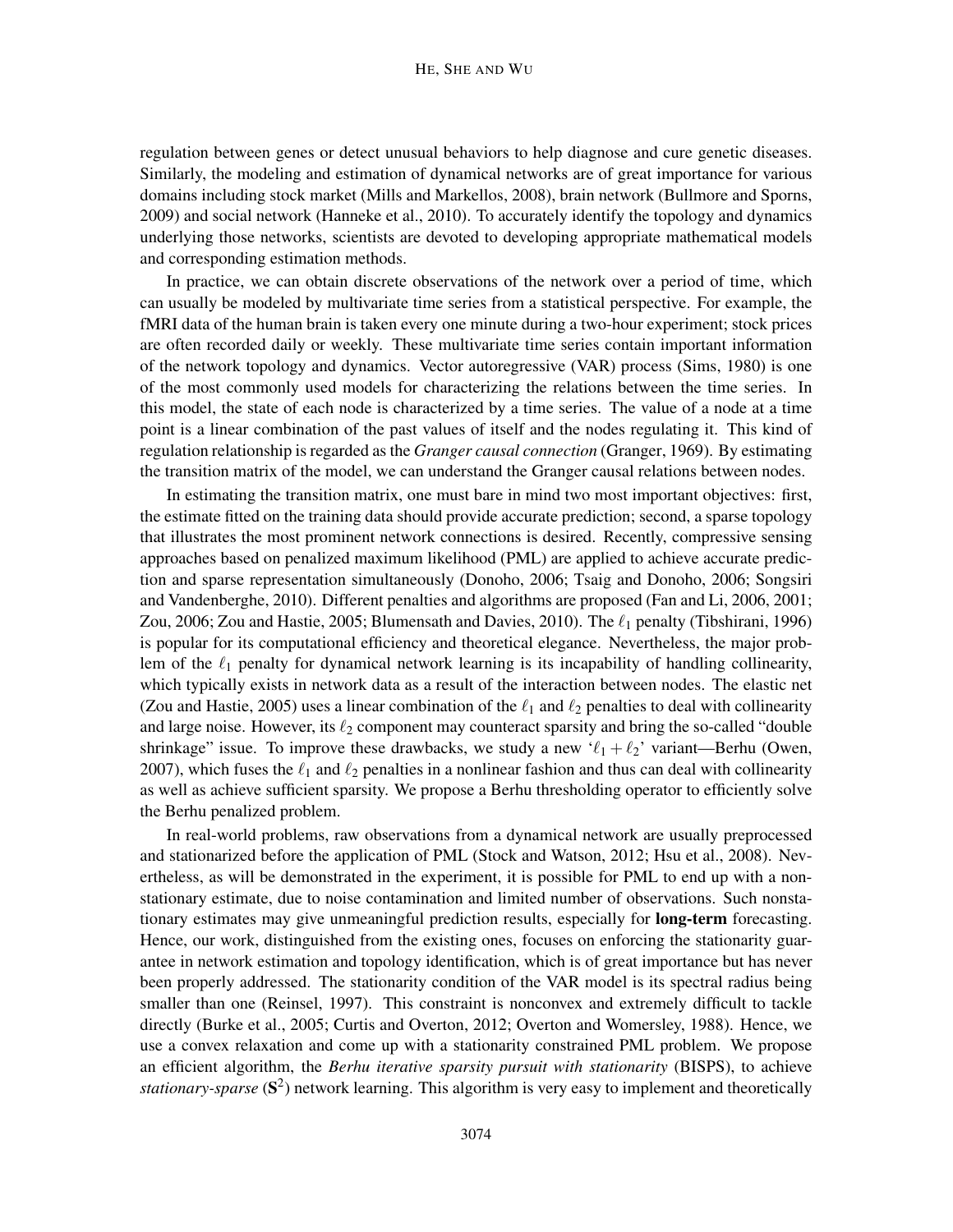guaranteed to converge to a global optimum. Experimentation demonstrates that our method can guarantee a stationary and sparse estimate. It not only gives satisfactory identification accuracy, but also outperforms the plain PML method significantly in prediction.

Another challenge in network identification lies in the high dimensionality of the data (Fan and Lv, 2010). For a network with *p* nodes and *n* observations, the number of unknown variables in the transition matrix is  $p^2$ , and we frequently face practical data sets with  $p^2 \gg n$ , for example, microarray data sets consisting of thousands of genes but fewer than a hundred observations. This so-called "ultra-high dimensional" problem (Fan and Lv, 2008) adds tremendous difficulties to the inference methods in terms of statistical estimation accuracy as well as computational complexity. To address this challenging issue, we propose two efficient techniques. First, the *quantile thresholding iterative screening* (QTIS) is designed to "preselect" connections for the BISPS algorithm in a supervised manner. QTIS differs from existing screening techniques such as the sure independence screening (Fan and Lv, 2008) in that it takes into account of collinearity in the data. Secondly, we propose the *stationary bootstrap* enhanced BISPS (SB-BISPS). Bootstrap is a nonparametric technique for approximating the distributions of statistics or constructing confidence intervals. Our work applies this powerful tool with stationarity guarantee to network identification and provides a confidence level for the occurrence of each possible connection in the network.

The remainder of the paper is organized as follows: Section 2 introduces the stationary and sparse network model and formulates the  $S<sup>2</sup>$  learning framework. Section 3 proposes our algorithms, mainly the Berhu iterative sparsity pursuit with stationarity (BISPS) and the quantile thresholding iterative screening (QTIS), and provides theoretical proofs for their convergence. Section 4 describes the stationary bootstrap enhanced BISPS (SB-BISPS). In Section 5, we show experimental results on synthetic data. In Section 6, we apply the proposed method to the U.S. macroeconomic data. Section 7 concludes our work.

# 2. The Stationary-Sparse  $(S^2)$  Network Learning Framework

Let *x* be a *p*-dimensional random vector with each component being a time series associated with one node in a dynamical network, where  $p$  is the number of nodes. We are interested in characterizing the observations of *x* at different time points using mathematical models, based on which we can conduct useful network analysis. In particular, we are interested in understanding the causal relations between nodes and making predictions for future. A commonly used model describes the current state  $x_t$  of the system as a linear transformation of its previous state  $x_{t-1}$ :

$$
x_t = Bx_{t-1} + \varepsilon_t, \quad \varepsilon_t \sim \mathcal{N}(0, \Sigma_{\varepsilon}), \tag{1}
$$

where *B* is the *transition matrix* and  $\varepsilon$ <sub>*t*</sub> is random noise. This corresponds to the first-order vector autoregressive (VAR) model (Sims, 1980). It can be generalized to a VAR model with order *m*, where the current state is a linear combination of the most recent *m* states. On the other hand, any *m*th-order VAR model can be converted to a first-order VAR model by appropriately redefining the node variables (Lütkepohl, 2007), and thus we focus on the former one with  $m = 1$  in this paper.

In (1), the transition matrix  $B = [b_{ij}]_{1 \le i,j \le p}$  describes a network that represents the dynamical system: if  $b_{ij} \neq 0$ , there is a *Granger causal connection* (Granger, 1969) from node *j* to node *i* with weight  $b_{ij}$ . In other words, node *j* Granger-causes node *i*. For example, for a network with 6 nodes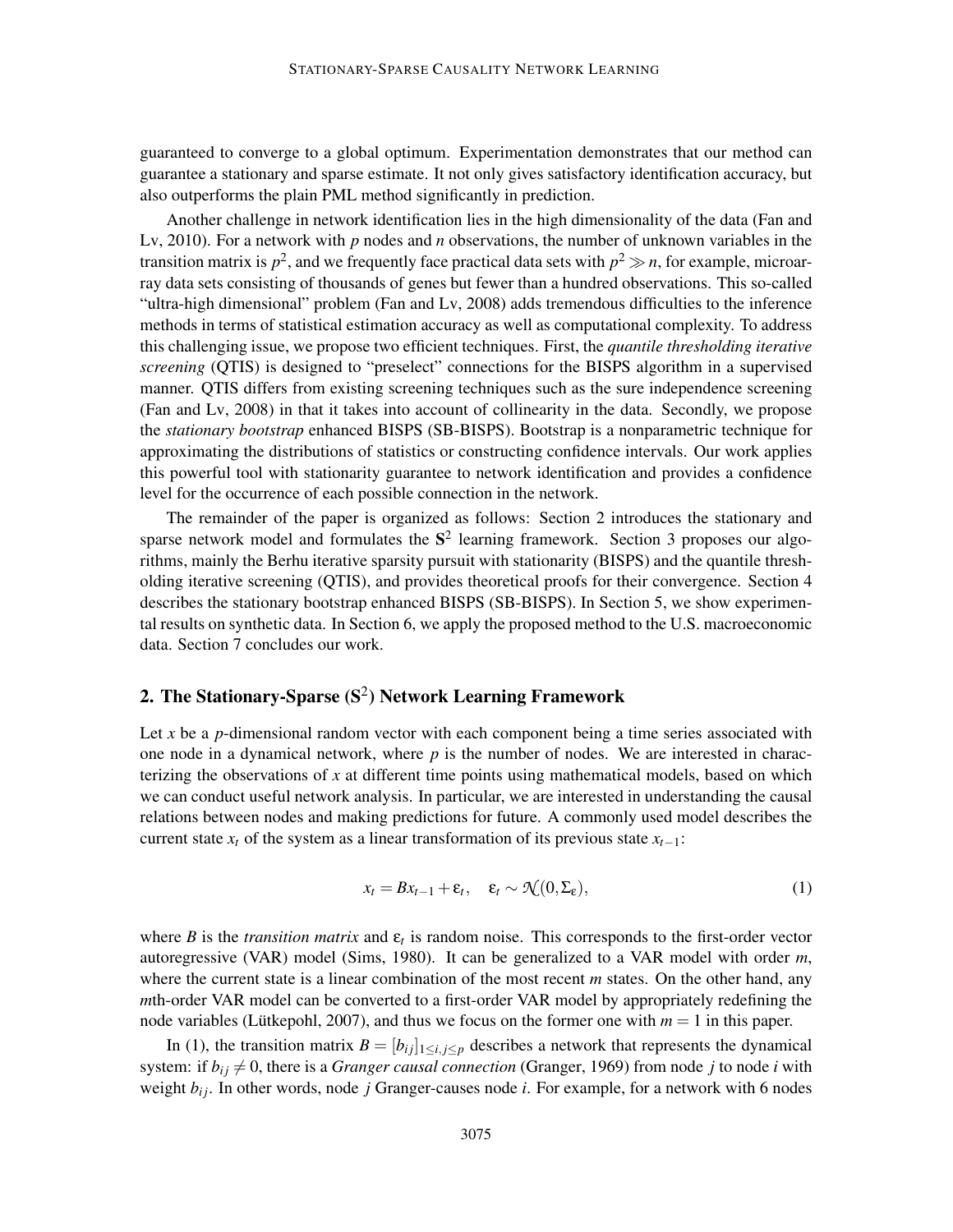

Figure 1: Example of a network (1) with transition matrix (2).

and a transition matrix as

$$
B = \left(\begin{array}{cccccc} 0.6 & 0.2 & -0.1 & 0 & 0 & 0 \\ 0 & 0.6 & 0.2 & 0 & 0 & 0 \\ 0 & 0 & 0.6 & 0 & 0 & 0.4 \\ -0.3 & 0 & 0 & 0.7 & 0 & 0 \\ 0.3 & 0 & 0 & 0.3 & 0.6 & 0 \\ 0 & 0 & 0 & 0 & 0.3 & 0.6 \end{array}\right),
$$
 (2)

Figure 1a shows its topology (self-connections are removed). The nodes evolve and interact with each other through the Granger causal connections, resulting in the random processes plotted in Figure 1b. Therefore, matrix *B* not only illustrates the dynamic rules that govern the evolution of the system, but also captures a linear *causality network* that describes the (Granger) casual relations between nodes.

## 2.1 Sparse Network Learning by Penalized Maximum Likelihood Estimation

Given *n* observations of the dynamical network  $x_1, \dots, x_n$ , we wish to estimate *B*. Due to Markovchain property, we can write the likelihood of *B* as

$$
L(B|x_1,\dots,x_n)=\prod_{t=2}^n f(x_t|x_{t-1},\dots,x_1,B)f(x_1|B)=\prod_{t=2}^n f(x_t|x_{t-1},B)f(x_1|B).
$$

The exact maximum likelihood (ML) estimate requires solving a nonlinear optimization problem. For simplicity, researchers often use the *conditional* likelihood where the initial state *x*<sup>1</sup> is assumed to be fixed. Due to normality, we have the conditional likelihood

$$
L_c(B) = \prod_{t=2}^n f(x_t|x_{t-1},B) = \prod_{t=2}^n (2\pi)^{-p/2} |\Sigma_{\varepsilon}|^{-1/2} \exp\{-\frac{1}{2}(x_t - Bx_{t-1})^{\mathsf{T}} \Sigma_{\varepsilon}^{-1} (x_t - Bx_{t-1})\}.
$$

So the (conditional) ML estimate of *B* can be obtained by solving

$$
\min_{B} \frac{1}{2} \sum_{t=2}^{n} \|x_t - Bx_{t-1}\|_2^2.
$$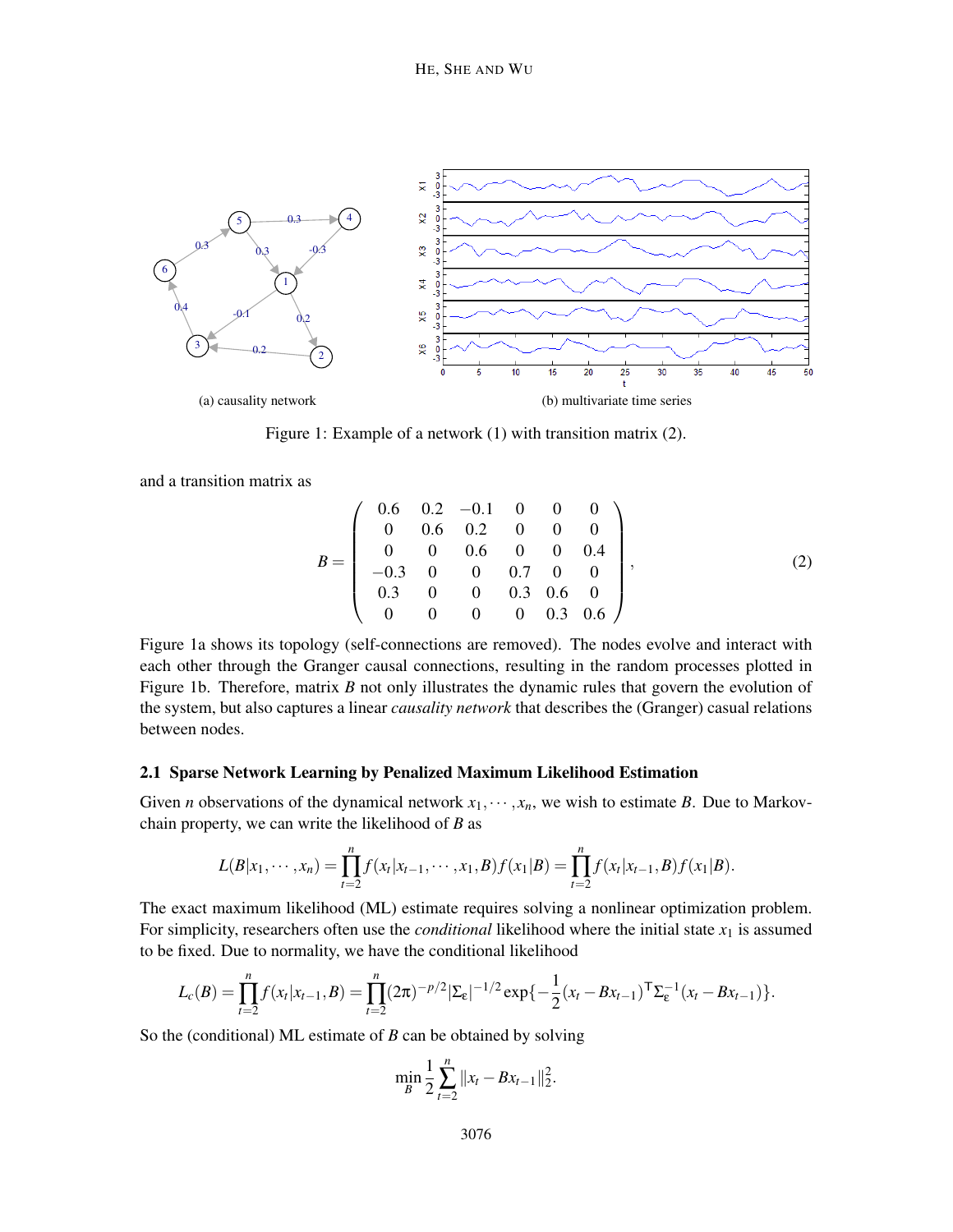Letting  $Y = [x_2^{\mathsf{T}}]$  $_{2}^{T}, x_{3}^{T}$  $\frac{1}{3}, \cdots, x_n^{\mathsf{T}}$  $\prod_{n=1}^{T}$ <sup>T</sup>, *X* =  $[x_1^{\mathsf{T}}$  $_{1}^{T}$ ,  $x_{2}^{T}$  $x_2^{\mathsf{T}}, \cdots, x_n^{\mathsf{T}}$  $\begin{bmatrix} T \\ n-1 \end{bmatrix}$ <sup>T</sup> and  $A = B$ <sup>T</sup>, we can formulate the problem in matrix form:

$$
A_{ML} = \arg\min_{A} l(A) = \frac{1}{2} ||Y - XA||_F^2.
$$

For convenience, we use *A* instead of *B* to represent the network in the remainder of the paper. Note that  $a_{ij}$  describes the directed connection strength from node *i* to node *j*. The estimate  $\hat{A}_{ML}$ has been investigated and applied to many real-world data. For stationary process, the consistency and asymptotic efficiency of  $\hat{A}_{ML}$  are analyzed in Reinsel (1997). The small-sample properties are discussed in Lütkepohl (2007).

Nevertheless, the plain ML estimation is not ideal for network learning. In practice, *X* usually demonstrates high collinearity, especially when some nodes have similar dynamical behaviors and when the number of observations is limited. Moreover, the ML estimation does not promote sparsity and consequently the resulting model is difficult to interpret. To improve prediction accuracy and obtain interpretable model, *shrinkage estimation* is necessary. It can be done by adding a penalty and/or constraint. For example, we can estimate *A* via penalized maximum likelihood (PML):

$$
\hat{A}_{PML} = \arg\min_{A} l(A) + P(A; \lambda).
$$
\n(3)

We consider only the additive penalties and denote  $P(A; \lambda) = \sum_{i,j} P(a_{ij}; \lambda_{ij})$ , where  $P(\cdot)$  is a penalty function applied to each component of *A*, and  $\lambda_{ij}$  is the corresponding regularization parameter(s). Alternatively, constraints can also be used. See Section 2.3 and Section 3.4.

Different penalties have been proposed. The famous Lasso (Tibshirani, 1996) solves the  $\ell_1$ penalized problem. It is fast in computation. Nevertheless, Lasso suffers from some drawbacks such as selection inconsistency, estimation bias and incapability of dealing with collinearity, in particular. Zou and Hastie (2005) propose the elastic net (eNet for short in this paper) which adds an additional ridge regularization (Hoerl and Kennard, 1970) to deal with collinearity and large noise. However, the design counteracts sparsity to some extend and may bring the double shrinkage issue. Some nonconvex alternatives, including the ' $\ell_0 + \ell_1$ ' SCAD (Fan and Li, 2001) and the  $\ell_0 + \ell_2$ ' hard-ridge (She, 2009, 2012), are advocated to promote more sparsity. However, due to nonconvexity, the convergent solution may be only locally optimal and depend on the choices of the initial point. They are also more computationally expensive than convex approaches. Therefore, we do not consider nonconvex regularizations hereinafter.

## 2.2 The  $S^2$  Network Learning

Many real-world time series (possibly after proper transformations such as taking logarithm and/or differencing) are stationary. Stationary and nonstationary processes behave in fundamentally different manners. See Figure 2. For a stationary process, its probability distribution is invariant with respect to the shift in time. In the nonstationary process, however, we can clearly see drifting and trending behaviors. In practice, given raw observations sampled from a dynamical system, researchers first stationarize the time series and then input them to the ML/PML estimator. The resulting estimate  $\hat{A}_{ML}/\hat{A}_{PML}$  is used for analysis and forecast. Unfortunately, however, the stationarity requirement may be violated by  $\hat{A}_{ML}/\hat{A}_{PML}$  in practice. Figure 3 shows a real-data example. We apply ML and PML (adopting the  $\ell_1$  penalty) respectively to the U.S. macroeconomic data (Stock and Watson, 2012), which are stationary after proper transformations. The estimates are then used to forecast an index "GDP263". As shown in Figure 3, though the time series of GDP263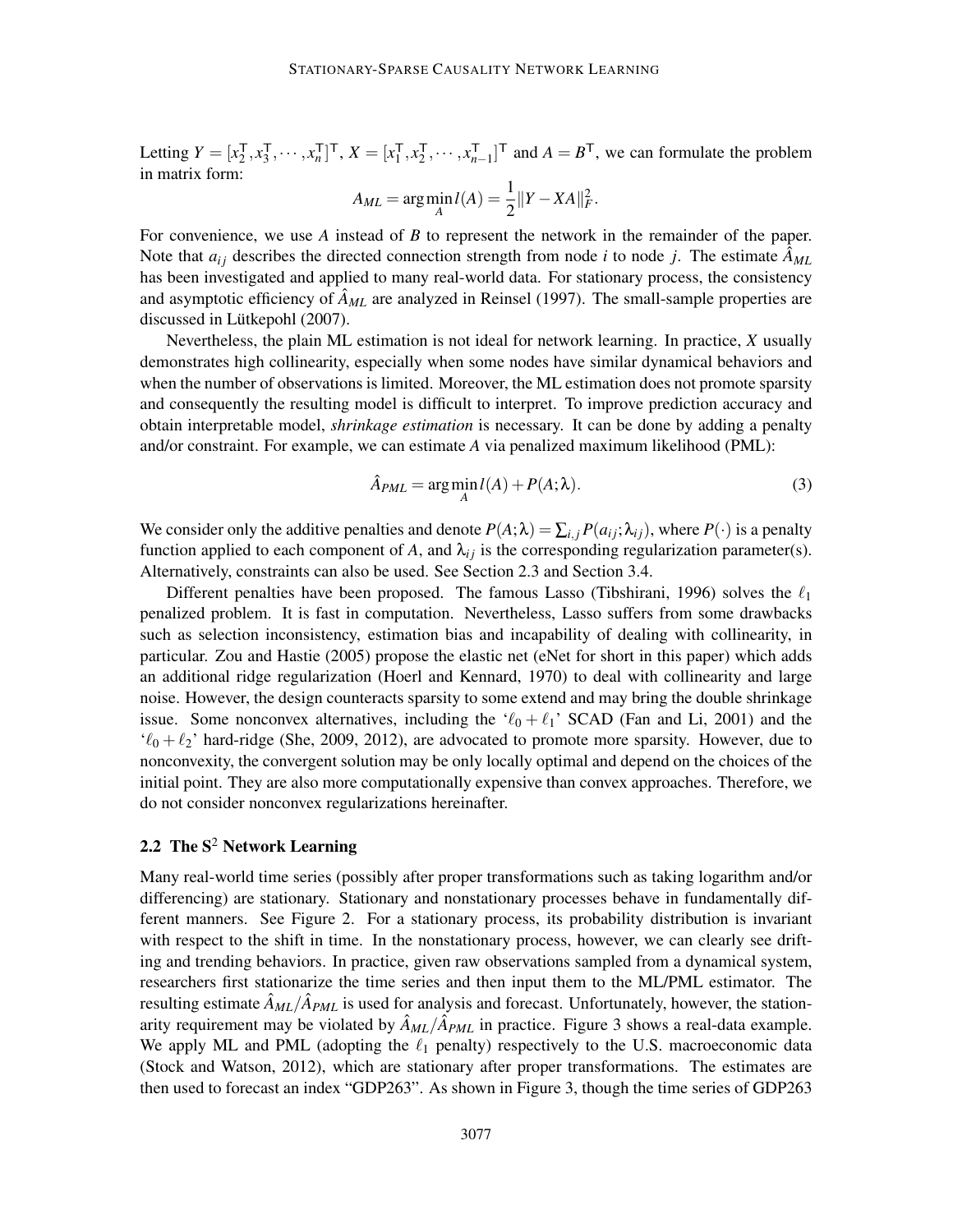

Figure 2: Example of stationary and nonstationary processes. The number of nodes is  $p = 50$ . The stationary process has  $\rho(A) = 0.95$  and the nonstationary process has  $\rho(A) = 1.05$ .



Figure 3: Forecasts of GDP263 given by ML and PML estimation. The time series of GDP263 is obtained from seasonal observations between 1978:IV and 1998:IV. It is a stationary process. However, the forecasts given by ML and PML exhibit nonstationary behaviors.  $\rho(\hat{A}_{ML}) = 1.171, \rho(\hat{A}_{PML}) = 1.073.$ 

is stationary, the ML and PML forecasts clearly exhibit nonstationary behaviors and they fail to capture all characteristics of the original time series.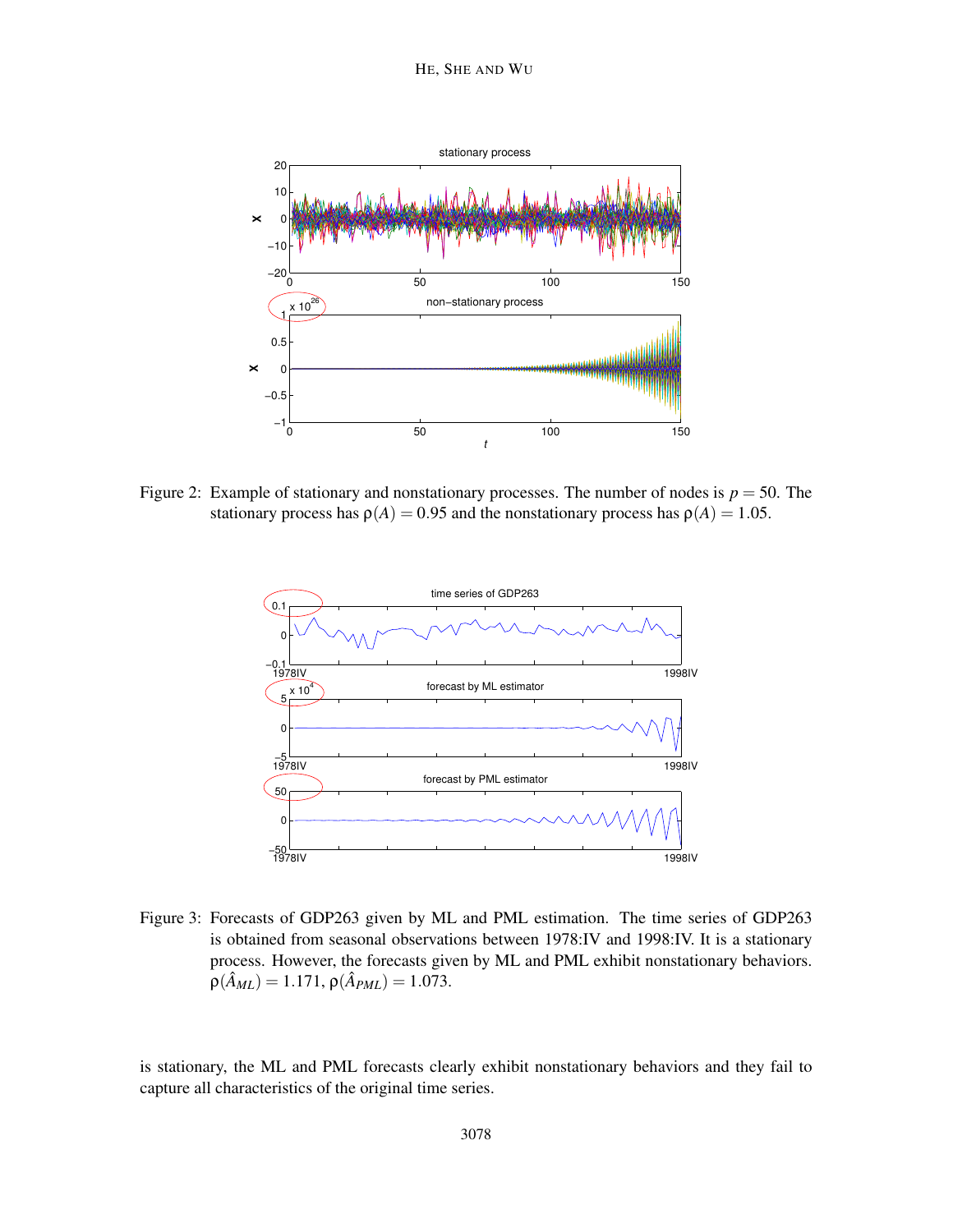In this paper, we propose the framework of *stationary-sparse* (S<sup>2</sup>) network learning to address the limitation of PML to guarantee the stationarity property of the network. We invoke the stationarity condition and design an efficient algorithm to solve the optimization problem.

A random process as in (1) is stationary if and only if its spectral radius  $\rho(A)$  satisfies the *stationarity condition*:

$$
\rho(A) \stackrel{\Delta}{=} \max_i |\lambda_i| < 1,\tag{4}
$$

where  $\lambda_i$  is the *i*th eigenvalue of *A*, possibly complex, and  $|\cdot|$  is the complex norm (Reinsel, 1997). This leads to the following optimization problem:

$$
\min_{A} f(A) = \frac{1}{2} ||Y - XA||_F^2 + P(A; \lambda)
$$
  
s.t.  $\rho(A) < 1$ . (5)

Nevertheless, problem (5) is extremely challenging due to the fact that  $\rho(A)$  is a nonconvex and non-Lipschitz-continuous function of *A*. An optimization method proposed by Curtis and Overton (2012), which combines sequential quadratic programming and gradient sampling, sheds some light on solving (5). However, at each iteration, the gradient sampling needs to sample  $p<sup>2</sup>$  points and calculate the gradient of the spectral radius at each point. As discussed in Overton and Womersley (1988), calculating the gradient of spectral radius for a single point is already a challenging and computationally demanding problem. It is prohibitive to do so for  $p<sup>2</sup>$  points at each iteration in our problem. Moreover, this method only guarantees  $\rho(A) \leq 1$ , not  $\rho(A) < 1$ .

We consider a reasonable convex relaxation of  $(4)$  as the stationarity constraint:

$$
||A||_2 \stackrel{\Delta}{=} \max_i |v_i| \le 1,
$$

where  $v_i$  is the *i*th singular value of *A* and thus  $||A||_2$  is the spectral norm. For an arbitrary square matrix, we have  $\rho(A) \leq ||A||_2$ , where the equality holds when *A* is a symmetric matrix. In all our applications, we have  $\rho(A) < 1$ .

The  $S^2$  learning problem is given by

$$
\hat{A}_{S^2} = \underset{A}{\arg\min} f(A)
$$
\n
$$
\text{s.t. } ||A||_2 \le 1.
$$
\n(6)

Note that the stationarity constraint also has a "shrinking" effect on the estimate, which contributes to the shrinkage estimation we are seeking, as discussed in Section 2.1.

#### 2.3 The "Berhu" Penalty for Sparsity Pursuit and Model Decorrelation

As discussed in Section 2.1, coherence is often observed in real-world network data, especially when some nodes have similar dynamical behaviors or strong influence between each other. In such cases, the conventional Lasso fails to handle collinearity and consequently gives unsatisfactory identification and forecasting performance. Hence, a more proper penalty is in need for  $S^2$  network learning. We adopt a new hybrid penalty "Berhu", which has a close relation with Huber's loss function for robust regression (Huber, 1981). The Huber function is quadratic at small values and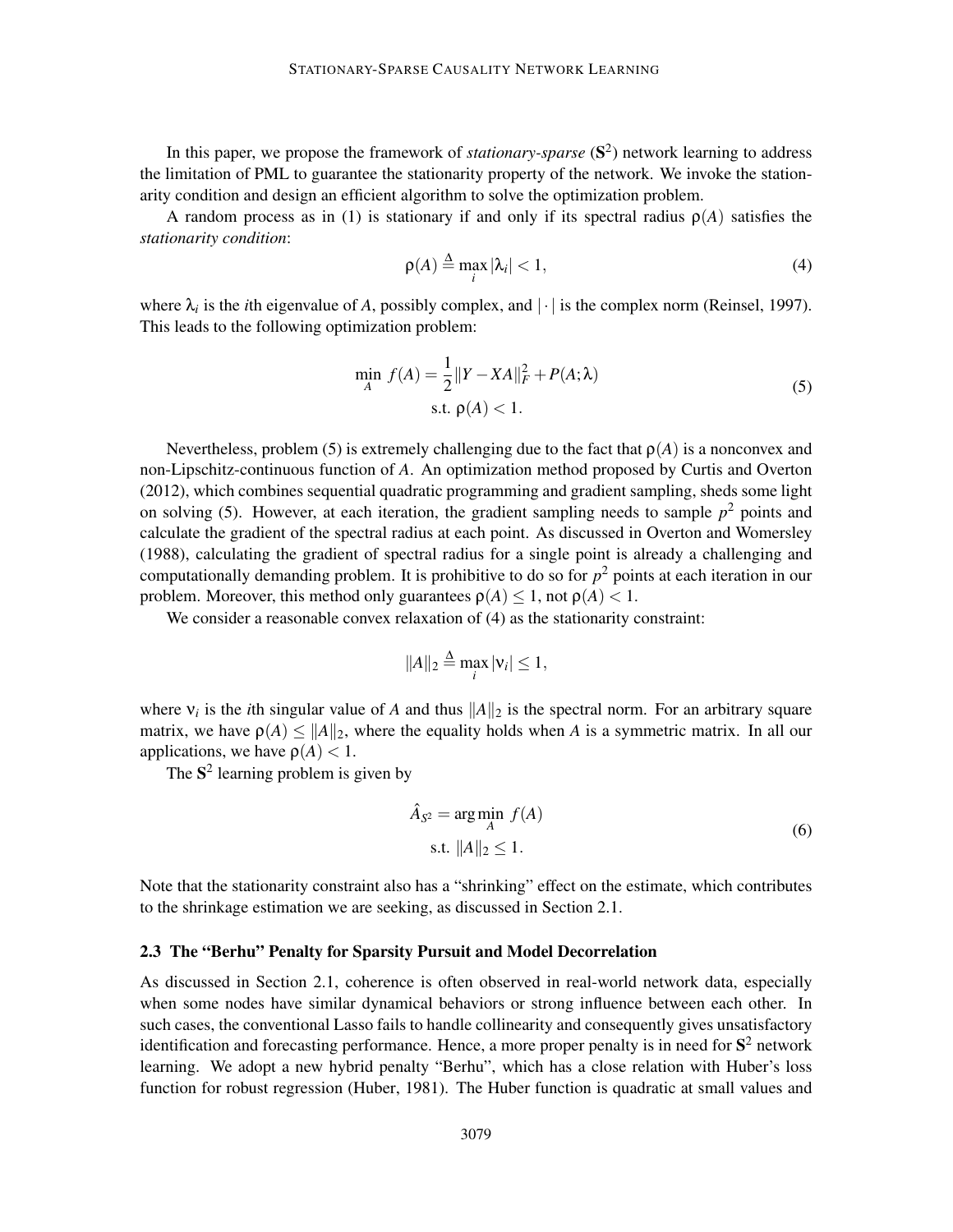linear at large ones, which makes it more robust to outliers than the squared-error criterion. Inspired by the Huber function, Owen (2007) designed a convex penalty function Berhu

$$
P_{\mathcal{B}}(t; \lambda, M) = \begin{cases} \lambda |t| & \text{if } |t| \le M \\ \lambda \frac{t^2 + M^2}{2M} & \text{if } |t| > M. \end{cases} \tag{7}
$$

As implied by its name, Berhu reverses the composition of Huber: it is linear at small values and quadratic at large ones.



Figure 4: Penalty functions and corresponding solutions.

Figure 4 compares Berhu with the ridge penalty  $P_R(t;\eta) = \frac{1}{2}\eta t^2$ , Lasso  $P_L(t;\lambda) = \lambda |t|$  and eNet  $P_E(t; \lambda, \eta) = \lambda |t| + \frac{1}{2}$  $\frac{1}{2}$  $\eta t^2$ . The upper panel plots the functions, while the lower panel shows their corresponding solutions in the univariate and orthogonal case (see Section 3.2 for details). The ridge penalty shrinks the coefficients to compensate for collinearity. But it can not produce exact zero coefficients in the estimate. The Lasso soft-thresholds the coefficients to encourage sparsity. However, it does not shrink the large coefficients effectively and does not work well for correlated data. The eNet incorporates the ridge component into the  $\ell_1$ . However, the singularity of the penalty function at zero is smoothed out to some extent by the  $\ell_2$  part, which may lead to an estimate not parsimonious enough. Also, it tends to over-shrink medium and large coefficients (Zou and Hastie, 2005). Berhu overcomes these drawbacks by using a nonlinear fusion of the  $\ell_1$ and  $\ell_2$  penalties: for small coefficients, the  $\ell_1$  regularization is enforced to achieve sparsity; for large coefficients, the  $\ell_2$  regularization is enforced to compensate collinearity (Hoerl and Kennard, 1970) and multi-dimensionality (James and Stein, 1961). As a result, Berhu not only preserves the singularity property of Lasso at zero but also inherits the advantage of ridge regression in model decorrelation. It is convex as well. The difference between Berhu and eNet is significant. For medium and large coefficients, eNet not only shifts but also shrinks, which results in the double shrinkage effect (Zou and Hastie, 2005). On the other hand, Berhu shifts only medium coefficients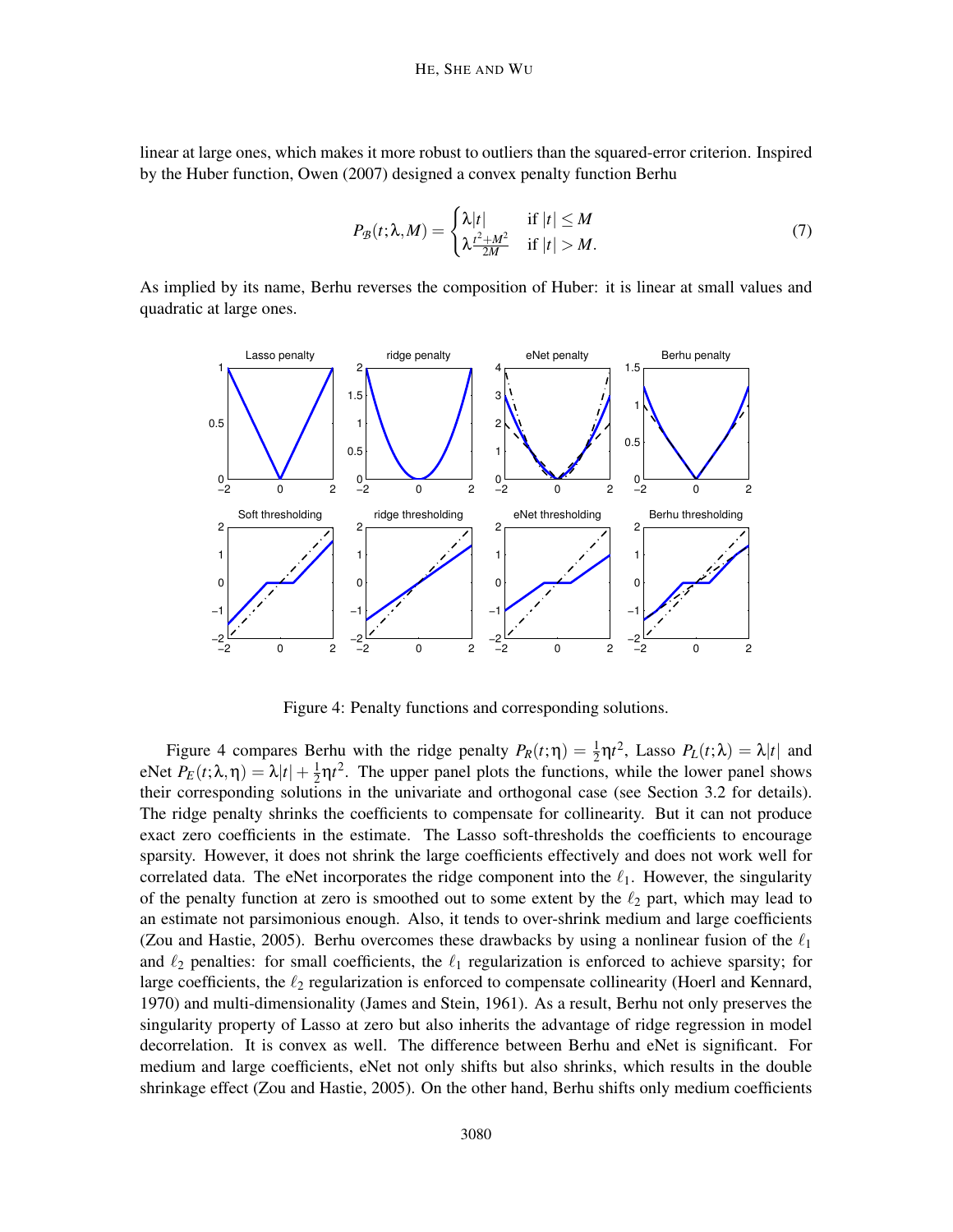and shrinks large ones. It does selection and decorrelation separately, which better serves two important objectives of network learning: accurate prediction and parsimonious representation.

Substituting  $P_B(A; \lambda, M)$  into (6), we focus on solving

$$
\arg\min_{A} f_{\mathcal{B}}(A) = \frac{1}{2} ||Y - XA||_F^2 + P_{\mathcal{B}}(A; \lambda, M)
$$
  
s.t.  $||A||_2 \le 1$ . (8)

In this problem,  $P_{\mathcal{B}}(A; \lambda, M)$  is typically nondifferentiable at zero and piecewise. The stationarity constraint adds more difficulties to the problem. Moreover, in practice we are frequently confronted with large-scale networks. Hence, an efficient and scalable algorithm is desired for  $S<sup>2</sup>$  network learning.

## 3. Computation of BISPS

In this section, we propose an algorithm named *Berhu iterative sparsity pursuit with stationarity* (BISPS) to effectively solve the  $S^2$  learning problem (8). Some algorithms based on conventional techniques will be developed first. They suffer from high computational complexity, poor numerical accuracy, and/or insufficient sparsity. We then propose the novel BISPS which is easy to implement and computationally efficient. Finally, to facilitate BISPS for ultra-high dimensional problems, we propose the *quantile thresholding iterative screening* (QTIS). Convergence proofs are provided. We assume the data matrices  $X, Y$  has been centered before all the computation. Precalculations  $\Sigma_{XX} \triangleq X^{\mathsf{T}} X$  and  $\Sigma_{XY} \triangleq X^{\mathsf{T}} Y$  help avoid repeated computation.

## 3.1 Algorithms Based on Conventional Techniques

Problem (8) can be reformulated and then solved by well-known optimization techniques, such as semidefinite programming, projected subgradient method, and alternating direction method of multipliers. We briefly discuss these algorithms before introducing BISPS.

## 3.1.1 SEMIDEFINITE PROGRAMMING

Problem (8) can be reformulated as a semidefinite programming (SDP) problem

$$
\min_{A} f_{\mathcal{B}}(A)
$$
  
s.t. 
$$
\begin{bmatrix} I & A \\ A^{\mathsf{T}} & I \end{bmatrix} \succeq 0
$$

and can be solved by general SDP solvers. However, since most of the SDP solvers use interior point methods, they suffer from extremely high space complexity. For example, we tried the popular SDP solvers SeDuMi (Sturm, 1998) and SDPT3 (Tütüncü et al., 2003) using MATLAB7.11.0 on a PC with 4GB memory; when the number of network nodes is larger than 100, both solvers ran out of memory.

## 3.1.2 PROJECTED SUBGRADIENT METHOD

Define the subgradient of  $f_{\mathcal{B}}(A)$  at *A* as

$$
\partial f_{\mathcal{B}}(A) = \nabla l(A) + \partial P_{\mathcal{B}}(A; \lambda, M),
$$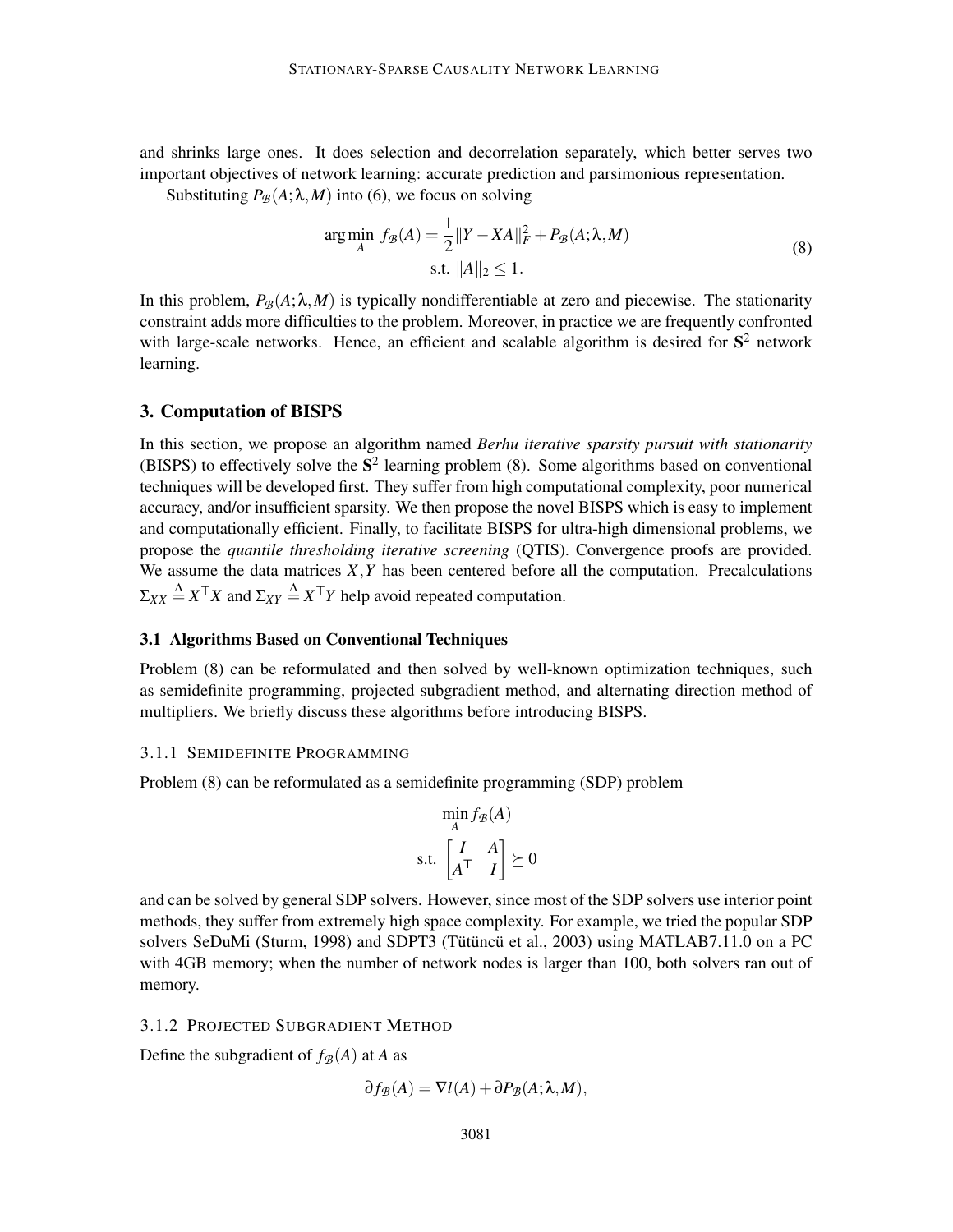where  $\partial P_{\mathcal{B}}(A; \lambda, M)$  is the subdifferential (Alber et al., 1998) of  $P_{\mathcal{B}}(\cdot)$ , and  $\nabla l(A)$  is the gradient of  $l(A)$ :  $\nabla l(A) = \Sigma_{XX}A - \Sigma_{XY}$ . The projected subgradient method (PSGM) for problem (8) computes a sequence of feasible points  $\{A^k\}$  with the update rule

$$
A^{k+1} = \Pi(A^k - \alpha_k U^k; 1), \text{ where } U^k \in \partial f_{\mathcal{B}}(A^k),
$$

until  $A^k$  satisfies  $0 \in \partial f_{\mathcal{B}}(A^k)$ . The operator  $\Pi$  stands for spectral norm projection defined in Lemma 5.

PSGM is simple to implement. At each step, one performs subgradient evaluation and spectral norm projection. Nevertheless, due to the uncertainty of the subgradient at the non-differentiable point of the penalty function, it suffers from slow convergence and insufficiency of sparsity. For example, in an experiment where the number of nodes  $p = 100$  and number of observations  $n = 80$ , it does not converge yet after  $10<sup>4</sup>$  iterations.

### 3.1.3 ALTERNATING DIRECTION METHOD OF MULTIPLIERS

The basic idea of alternating direction method of multipliers (ADMM) is to split the objective function and variables and update them in an alternating fashion (Boyd et al., 2010). To apply ADMM for solving problem (8), we reformulate it as

$$
\min_{A,B,C} \frac{1}{2} ||Y - XA||_F^2 + P_{\mathcal{B}}(B; \lambda, M)
$$
  
s.t. 
$$
\begin{bmatrix} A \\ A \end{bmatrix} = \begin{bmatrix} B \\ C \end{bmatrix},
$$
  
and 
$$
||C||_2 \le 1.
$$

The augmented Lagrangian can then be written as  $L_{\rho_1,\rho_2}(A,B,C,\Gamma_1,\Gamma_2) = \frac{1}{2} ||Y - XA||_F^2 +$  $P_{\mathcal{B}}(B;\lambda,M) + \text{tr}\{\Gamma_1^{\mathsf{T}}\}$  $\prod_{1}^{\mathsf{T}} (A-B)\} + \text{tr} \{ \Gamma_{2}^{\mathsf{T}}$  $\frac{1}{2}(A-C)\}+\frac{\rho_1}{2}$  $\frac{\rho_1}{2} \|A - B\|_F^2 + \frac{\rho_2}{2}$  $\frac{\rho_2}{2}$  ||A – *C*|| $_F^2$ , where  $\Gamma_1$  and  $\Gamma_2$  are Lagrangian multipliers and  $\rho_1$  and  $\rho_2$  are the augmented Lagrangian parameters. The iteration of ADMM consists of the following steps

$$
A^{k+1} = (\Sigma_{XX} + \rho_1 I + \rho_2 I)^{-1} (\Sigma_{XY} - \Gamma_1^k - \Gamma_2^k + \rho_1 B^k + \rho_2 C^k),
$$
  
\n
$$
B^{k+1} = \Theta_B (A^{k+1} + \Gamma_1^k / \rho_1; \lambda / \rho_1, M),
$$
  
\n
$$
C^{k+1} = \Pi (A^{k+1} + \Gamma_2^k / \rho_2; 1),
$$
  
\n
$$
\Gamma_1^{k+1} = \Gamma_1^k + \rho_1 (A^{k+1} - B^{k+1}),
$$
  
\n
$$
\Gamma_2^{k+1} = \Gamma_2^k + \rho_2 (A^{k+1} - C^{k+1}),
$$

where  $\Theta_B$  is the thresholding operator of Berhu—see Appendix A for detail. Note that matrix inversion is involved in updating *A*, which increases computational difficulty. The penalty parameters  $\rho_1$  and  $\rho_2$  have to be large enough; the choices of them have been shown to influence the number of iterations significantly. To speed up convergence in practice, one can replace the constants  $\rho_1$ and  $\rho_2$  with two sequences  $\{\rho_1^k\}$  and  $\{\rho_2^k\}$  respectively, where  $\rho_1^k$  and  $\rho_2^k$  vary along the iterations following some *ad hoc* adaptive rule (He et al., 2000). However, the algorithm is still slow when the problem is high dimensional. For example, when  $p = 300, n = 100$ , ADMM costs up to 10 times more computation time than BISPS (to be described in Section 3.2) to reach comparable accuracy. Also, the convergence property of ADMM with varying  $\rho$  is not clear.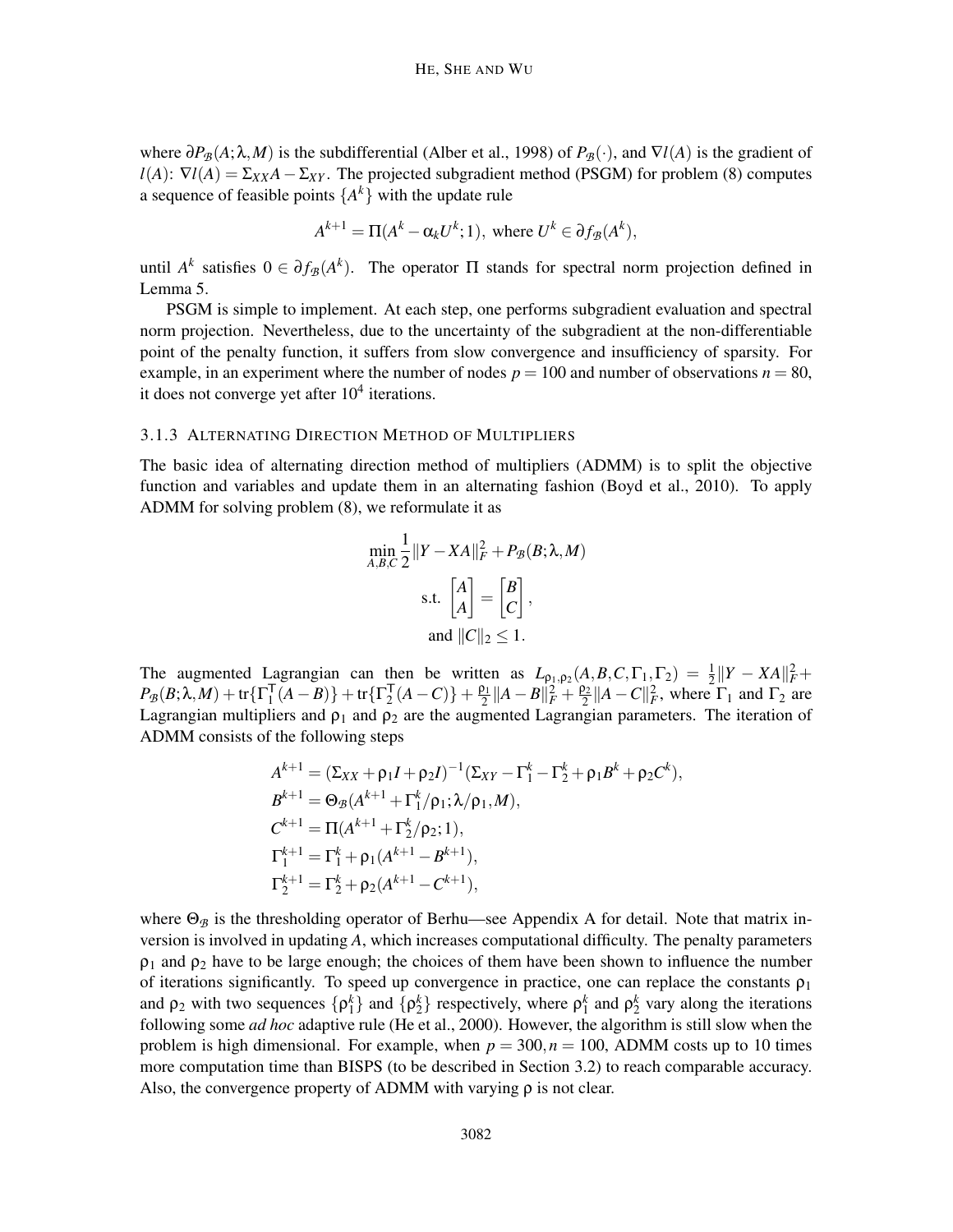In summary, although we have implemented some algorithms based on conventional techniques for the  $S<sup>2</sup>$  network learning problem, they are unable to cope with large-scale networks. A more efficient and scalable algorithm is in great need.

#### 3.2 The Berhu Thresholding Operator

Section 2.3 advocates the Berhu penalty for  $S^2$  network learning. However, in the original paper (Owen, 2007), Berhu was solved through cvx (Grant and Boyd, 2008). Practical applications call for the development of much faster algorithms. In this paper, we reparameterize Berhu and develop its coupled *thresholding rule*, which allows us to solve the Berhu sparsity pursuit—problem (3) with Berhu penalty—in a simple and efficient way. This formulation facilitates easy parameter tuning. Also, it helps us understand the essence of Berhu.

Let  $\eta = \lambda/M$ . Reformulate the Berhu penalty (7) as

$$
P_{\mathcal{B}}(t;\lambda,\eta) = \begin{cases} \lambda|t| & \text{if } |t| \leq \lambda/\eta \\ \frac{\eta^2 t^2 + \lambda^2}{2\eta} & \text{if } |t| > \lambda/\eta. \end{cases}
$$
(9)

Define a thresholding rule

$$
\Theta_{\mathcal{B}}(t;\lambda,\eta) = \begin{cases}\n0 & \text{if } |t| < \lambda \\
t - \lambda \operatorname{sgn}(t) & \text{if } \lambda \le |t| \le \lambda + \lambda/\eta \\
\frac{t}{1+\eta} & \text{if } |t| > \lambda + \lambda/\eta.\n\end{cases}
$$
\n(10)

It can be verified that, as shown in Lemma 3,  $\Theta_{\mathcal{B}}(\cdot;\lambda,\eta)$  is the coupled thresholding rule for the Berhu penalty  $P_{\mathcal{B}}(\cdot; \lambda, \eta)$ :

$$
P_{\mathcal{B}}(t;\lambda,\eta)=\int_0^{|t|}(\sup\{s:\Theta_{\mathcal{B}}(s;\lambda,\eta)\leq u\}-u)du.
$$

For the multivariate case, the Berhu thresholding operator is applied elementwise.

With  $\Theta_B(\cdot;\lambda,\eta)$ , we can solve the Berhu sparsity pursuit (without the stationarity constraint) using a simple iterative procedure:

$$
A^{k+1} = \Theta_{\mathcal{B}}(A^k + \alpha_k(\Sigma_{XY} - \Sigma_{XX}A^k); \lambda, \eta).
$$
\n(11)

Since  $P_{\mathcal{B}}(\cdot;\lambda,\eta)$  is convex, algorithm convergence is guaranteed given  $\alpha_k \leq \sqrt{2}/||X||_2$  (She, 2012).

It is worth pointing out that, based on the construction rule (13), we can also define the thresholding operators for other penalties including Lasso, eNet and the ridge penalty, as shown in Figure 4. The Berhu thresholding operator  $\Theta_{\mathcal{B}}(t;\lambda,\eta)$  offers a nonlinear fusion of the soft thresholding operator (coupled with Lasso) Θ*S*(*t*;λ) = sgn(*t*)(|*t*| − λ)1|*t*|≥<sup>λ</sup> and the ridge thresholding operator  $\Theta_R(t;\eta) = \frac{t}{1+\eta}$ . For the difference between the Berhu thresholding and the eNet thresholding  $\Theta_E(t; \lambda, \eta) = \frac{1}{1+\eta} \text{sgn}(t)(|t| - \lambda) \mathbb{1}_{|t| \geq \lambda}$ , see the discussion in Section 2.3.

## 3.3 The BISPS Algorithm

Based on the Berhu thresholding operator (10), we now propose BISPS as given in Algorithm 1. This algorithm contains only simple matrix operations in addition to the *spectral norm projection*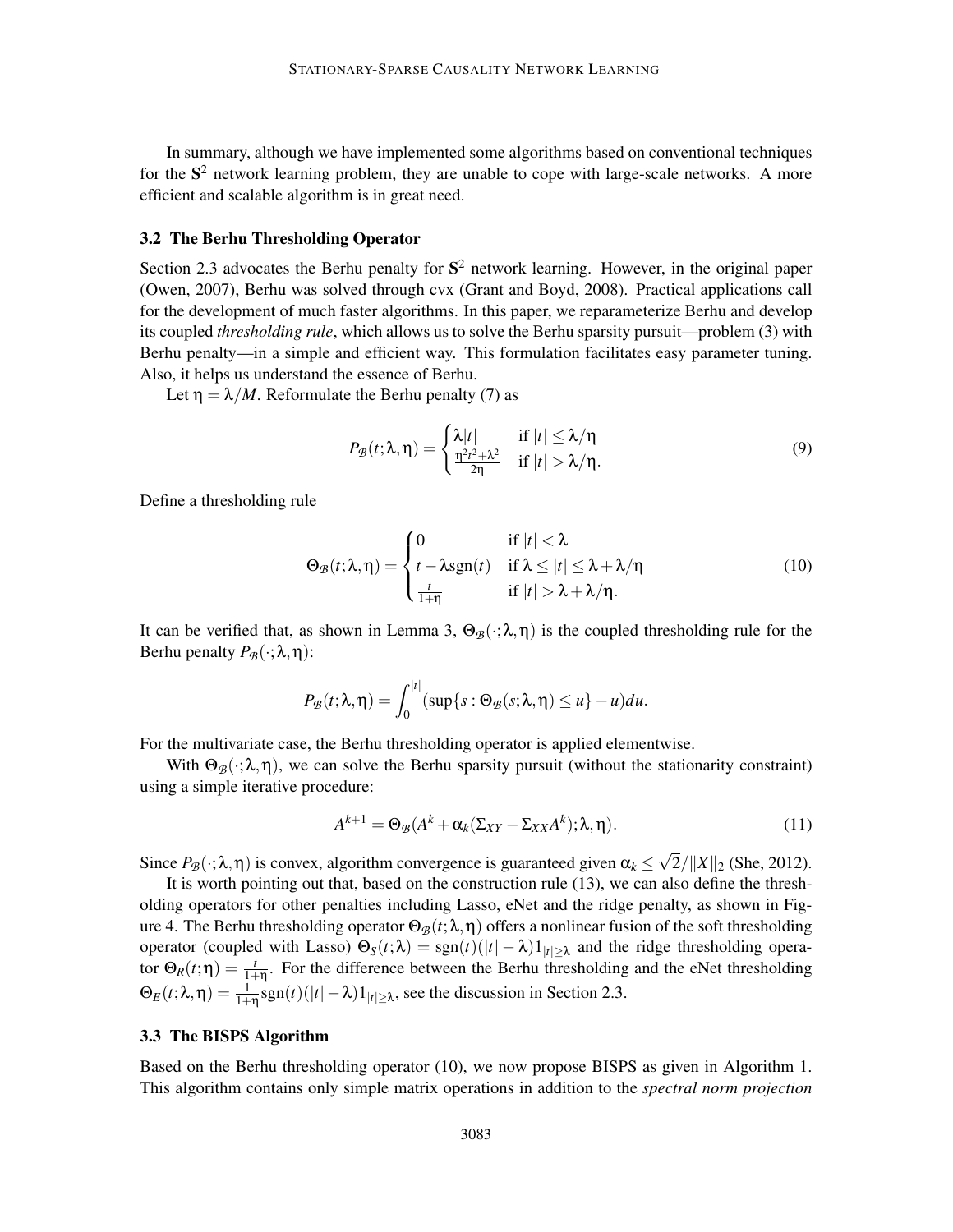Algorithm 1 The Berhu iterative sparsity pursuit with stationarity (BISPS)

**Input:** data matrix  $\Sigma_{XX}$ ,  $\Sigma_{XY}$ ; regularization parameters λ, η; stopping criteria δ<sub>1</sub>, δ<sub>2</sub>, *M*<sub>1</sub>, *M*<sub>2</sub>; initial estimate *A* 0 .

{Let  $\|\cdot\|_2$  denotes the spectral norm and  $\|\cdot\|_{\text{max}}$  denote the elementwise max-norm.}  $k_0 \leftarrow$  any constant satisfying  $k_0 > ||X||_2$ ;  $k \leftarrow 0$ ; repeat *1)*  $B^0 \leftarrow A^k + \frac{1}{k_0^2}$  $\frac{1}{k_0^2}$ (Σ*xY* − Σ*xX*</sub>*A*<sup>*k*</sup>); 2) *j* ← 0; $P^0$  ← 0; $Q^0$  ← 0; repeat 2.1)  $C^j = \Theta_{\mathcal{B}}(B^j + P^j; \lambda/k_0^2, \eta/k_0^2);$  $P^{j+1} = B^j + P^j - C^j;$ 2.3)  $B^{j+1} = \Pi(C^j + Q^j; 1);$  $2.4) Q^{j+1} = C^j + Q^j - B^{j+1};$ 

 $j \leftarrow j+1;$ **until**  $||B^j - B^{j-1}||_{max}$  ≤ δ<sub>2</sub> or *j* ≥ *M*<sub>2</sub>  $3) A^{k+1} \leftarrow B^j$ ;  $k \leftarrow k+1;$ **until**  $\|A^k - A^{k-1}\|_{\max}$  ≤ δ<sub>1</sub> or *k* ≥ *M*<sub>1</sub>  $\hat{A} \leftarrow \hat{A}^k;$ 

Output: *A*ˆ.

Π. Parameter *k*<sup>0</sup> can be set to any constant that is larger than the spectral norm of *X*. No *ad hoc* algorithmic parameters, such as  $\rho_1, \rho_2$  in ADMM and  $\alpha_k$  in PSGM, are involved. The inner iteration of Step 2 often converges within 10 steps in practice, where matrices *C*,*P*,*Q* are auxiliary variables that contribute to fast convergence of the procedure. Step 2.1 is to enforce sparsity by Berhu thresholding and Step 2.3 is to project the estimate to the convex set  $\{B: ||B||_2 \leq 1\}$ . The outer iteration has only a simple update step and converges fast. As a result, the algorithm is computationally efficient as well as easy to implement.

The convergence of BISPS is theoretically guaranteed. For simplicity, we assume the inner iteration is run till convergence. Theorem 1 states that Algorithm 1 solves the  $S<sup>2</sup>$  network learning problem.

**Theorem 1** *Suppose*  $\lambda \geq 0, \eta \geq 0$  *and*  $\lambda \eta \neq 0$ . *Given*  $k_0 > ||X||_2$ , *for any initial value*  $A^0$ *, the sequence of iterates* {*A k* } *produced by Algorithm 1 converges to a globally optimal solution to problem* (8)*.*

See Appendix A for the detailed proof.

BISPS has more flexibility and generality. Though it is designed with the Berhu penalty, by replacing  $Θ$ <sub>*B*</sub> with an appropriate thresholding operator in Step 2.1, the algorithm allows for any convex penalty for  $S^2$  learning. Moreover, if Step 2.2 to Step 2.4 are removed, Algorithm 1 reduces to the Berhu sparsity pursuit (11).

The most expensive computation of Algorithm 1 lies in the spectral norm projection (Step 2.3). In practice, we can apply some techniques to further improve computational efficiency. 1) We can first run Algorithm 1 without Step 2.2 to Step 2.4 and obtain an estimate. If it satisfies the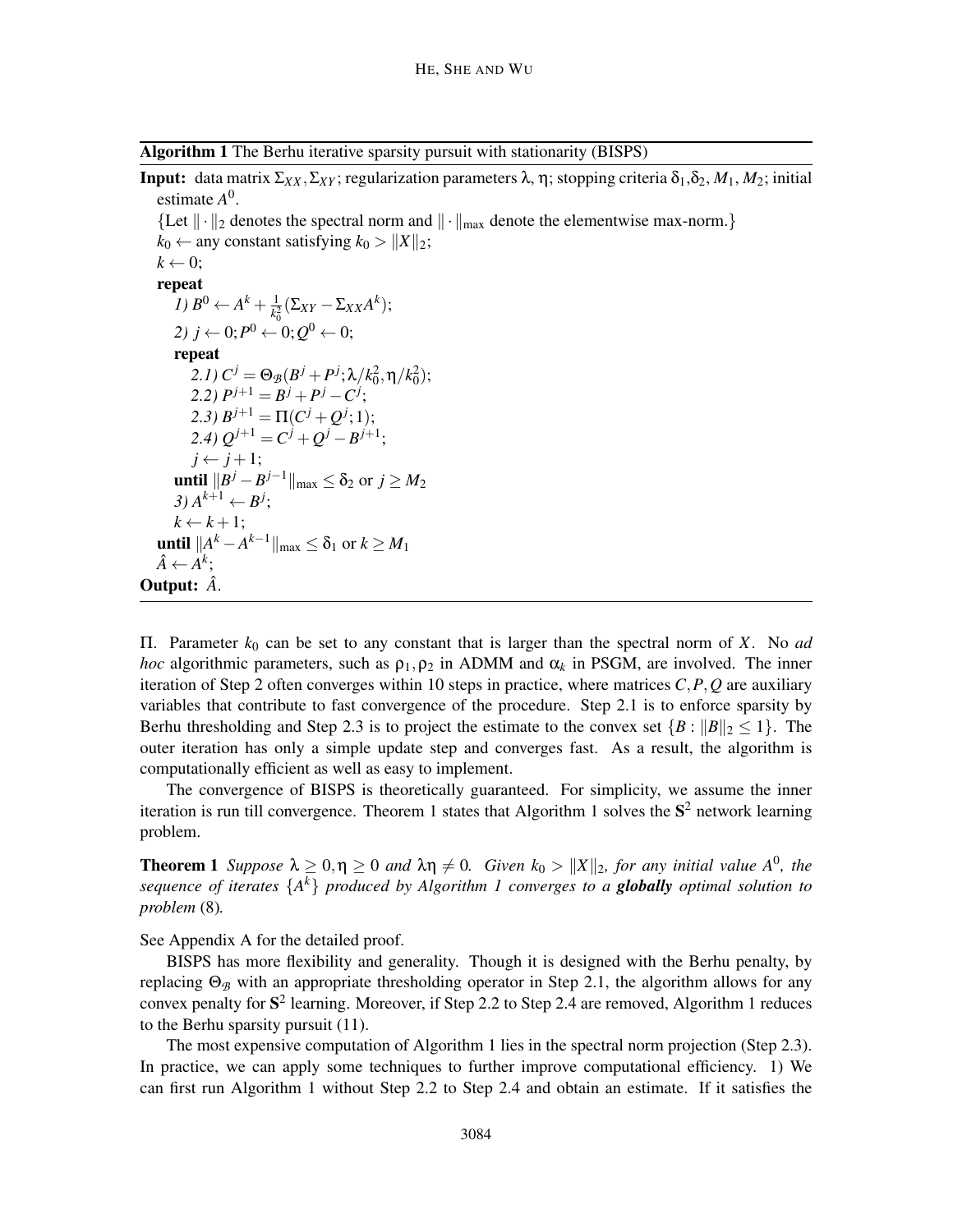stationarity condition (4), we accept and output this solution. Otherwise, we rerun Algorithm 1 with Step 2.2 to Step 2.4 included. 2) Moreover, we can take advantage of the fact that  $A^{k+1}$  is sparse and the number of singular values of  $A^{k+1}$  that are larger than 1 is much smaller than p. The singular value thresholding algorithm (Cai et al., 2010), among some other fast algorithms, calculates only the singular values that are above a threshold and their corresponding singular vectors, which is computationally efficient for large sparse matrix and thus fits our problem well. We use the package MODIFIED-PROPACK provided by Lin (2011) to calculate the partial SVD with threshold being 1. For  $p = 500, n = 100$ , the partial SVD, compared with the original SVD, can accelerate the calculation by up to 30 times.

## 3.4 Quantile Thresholding Iterative Screening

Nowadays, a great challenge for network identification and statistical learning comes from the large scale of the system. For example, for a network with  $p = 1000$  nodes, the number of variables in the transition matrix is as large as  $p^2 = 10^6$ , which poses a great challenge for any estimation algorithm in scalability and stability. As a result, ultra-high dimensional learning has become a hot topic (Fan et al., 2009; Fan and Lv, 2010) . For regression problems, under the assumption that the number of nonzero coefficients is far smaller than *n*, *screening* techniques can be used to coarsely select the variables before finer estimation. This idea can be adopted in network identification: if one is sure that the average number of connections for each node is much less than  $\lceil \mu n \rceil$  (say  $\mu = 0.8$ ) or the total number of connections in the network is much less than  $[*upn*]$ , one can first use fast screening techniques to select  $m = \lceil \mu p n \rceil$  candidate connections, and then apply BISPS restricted on the candidate connections for further selection and estimation. If the screening technique can include all the true connections with high probability, dramatic computational gain can be attained with mild performance sacrifice.

Independence screening methods, such as the sure independence screening (SIS) (Fan and Lv, 2008) can be applied to preselect variables in a supervised manner. Applied to network learning, SIS sorts the elements of  $W = X^{\mathsf{T}} Y$  by magnitude in a decreasing order and defines a reduced model

 $M_{\mu} = \{(i, j) : |w_{ij}| \text{ is among the } m \text{ largest of all}, 1 \le i, j \le p\}.$ 

This method is simple and fast, but it relies on the assumption that the predictors are *independent*, since it only studies the marginal correlation between *Y* and *X* and selects the variables accordingly. In network settings, the nodes are interacting dynamically with each other, so there is usually high collinearity in the data. In such cases, SIS is too greedy and misses many true connections.

To derive a new screening technique that can handle network data, we first observe that SIS corresponds to the first step of the iterative procedure in (11) with  $A^0 = 0$  and hard thresholding  $\Theta_H(t;\lambda) = t \mathbb{1}_{|t| > \lambda}$  with a properly chosen  $\lambda$ . This inspires us to apply an iterative procedure for screening: starting from  $A^0 = 0$ , repeat

1) 
$$
A^{k+1} \leftarrow A^k - \frac{1}{k_0^2} (\Sigma_{XX} A^k - \Sigma_{XY});
$$
  
\n2)  $\lambda^{k+1} \leftarrow (m+1)$ th largest element of  $A^{k+1}$  in magnitude;  
\n3)  $A^{k+1} \leftarrow \Theta_H(A^{k+1}; \lambda^{k+1});$   
\n4)  $\mathcal{M}_{\mu}^{k+1} \leftarrow \{(i, j) : |a_{ij}^{k+1}| \neq 0, 1 \leq i, j \leq p\};$ 

until  $\mathcal{M}_{\mu}^{k}$  stops changing.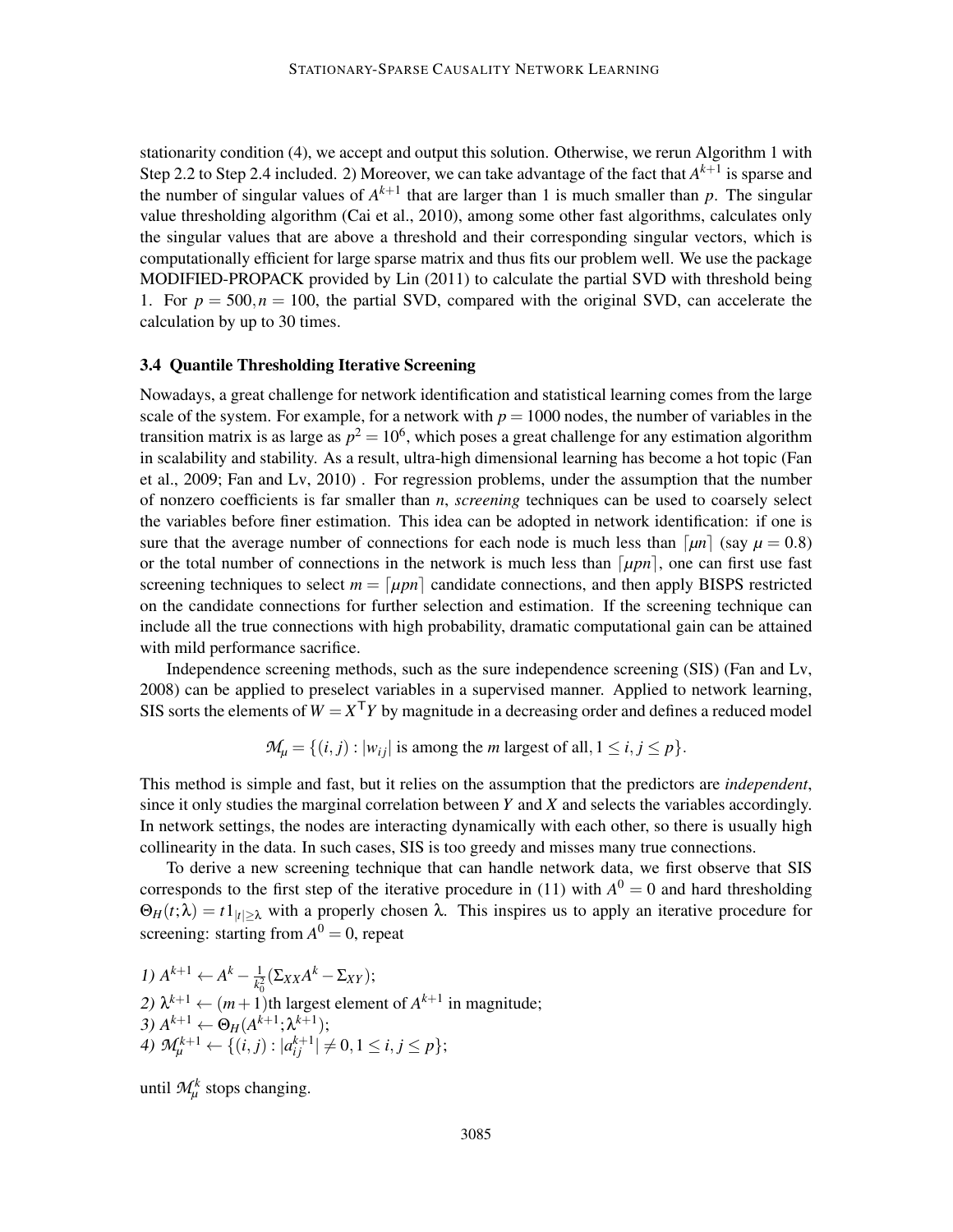We call this screening procedure the *quantile thresholding iterative screening* (QTIS). As shown in Step 2 and Step 3, QTIS does not select variables using a fixed thresholding parameter  $\lambda$ . Instead, it uses a dynamic threshold to keep a fixed number *m* of nonzero elements at each iteration. The *quantile parameter µ* determines the number of variables to be selected. In comparison to SIS which ranks the connections based on  $X^T Y$ , the iterative nature of QTIS lessens the greediness by repeatedly updating the importance of each candidate connection with a theoretical guarantee of convergence.

**Theorem 2** *Given k*<sub>0</sub>  $>$   $||X||_2$ *, for any*  $0 < \mu \le 1$ *, the sequence of iterates*  $\{A^k\}$  *generated by QTIS has the function value decreasing property that*  $l(A^{k+1}) \leq l(A^k)$ *, where*  $l(A) = \frac{1}{2} ||Y - XA||_F^2$ *, and*  $A^k$ satisfies  $||A^k||_0 \le m$ , where  $||\cdot||_0$  denotes the number of nonzero elements.

See Appendix B for the detailed proof.

In practice,  $M<sub>u</sub>$  usually stops changing after less than a hundred iterations. The number of unknowns is reduced from  $p^2$  to  $\lceil \mu pn \rceil$  effectively by a small amount of computation. Then, more involved and sophisticated estimation, for example, BISPS, can be performed to the reduced model. It is much faster than applying BISPS directly if  $p^2 \gg n$ . In addition, QTIS provides BISPS with a sparse pattern, which facilitates the fast computation of partial SVD.

To apply BISPS on  $\mathcal{M}_{\mu}$ , we use element-wise penalty parameters  $\lambda_{ij}$ 's and set

$$
\lambda_{ij} = \infty \text{ if } (i,j) \notin \mathcal{M}_{\mu}.
$$

This simple modification guarantees that only elements in *M<sup>µ</sup>* will be selected by BISPS.

## 3.5 Two-dimensional Selective Cross Validation for Tuning

The reparameterization of Berhu (9) separates the roles of  $\ell_1$  and  $\ell_2$  regularizations; each of them is associated with a regularization parameter, namely  $\lambda$  for  $\ell_1$  and  $\eta$  for  $\ell_2$ . This provides important guidelines for parameter tuning. Based on our experience, the estimate is not very sensitive to  $\eta$ , so a full two-dimensional grid search is not necessary. Instead, we search along several one-dimensional solution paths including one η-path and three λ-paths:

- Step 1: Run the  $\eta$ -path ( $\lambda = 0$ ). Do ridge regression with a grid of values for  $\eta$ , and choose the optimal  $\eta^*$  using AIC (Akaike, 1974).
- Step 2: Run 3  $\lambda$ -paths with  $\eta = 0.5\eta^*$ ,  $0.05\eta^*$ ,  $0.005\eta^*$  respectively. For each value of  $\eta$ , run BISPS with a grid of values for  $\lambda$ , and find the optimal one  $\lambda^o$  using the *K*-fold selective cross-validation (SCV) (She, 2012). This results in three  $\lambda^o$ 's, one from each path. Choose the optimal one from them and let it be the optimal thresholding parameter  $\lambda^*$ . The pair  $(\lambda^*,$ η ∗ ) is our final choice of the two parameters.

The SCV cross-validates different sparsity patterns instead of the regularization parameters. It is more computationally efficient than the plain cross validation since it runs the sparse algorithm only once and globally (instead of *K* times locally). To calculate the SCV error associated with  $\lambda$ , we first apply BISPS to the whole data set and obtain the solution  $\hat{A}(\lambda)$ . Then, for  $k = 1, \dots, K$ , we apply ridge regression restricted to the variables that are picked by  $nz(\hat{A}(\lambda))$  on the data without the *k*th data piece, and evaluate its validation error using the *k*th data piece. The sum of the *K* validation errors is defined as the SCV error. See She (2012) for more details.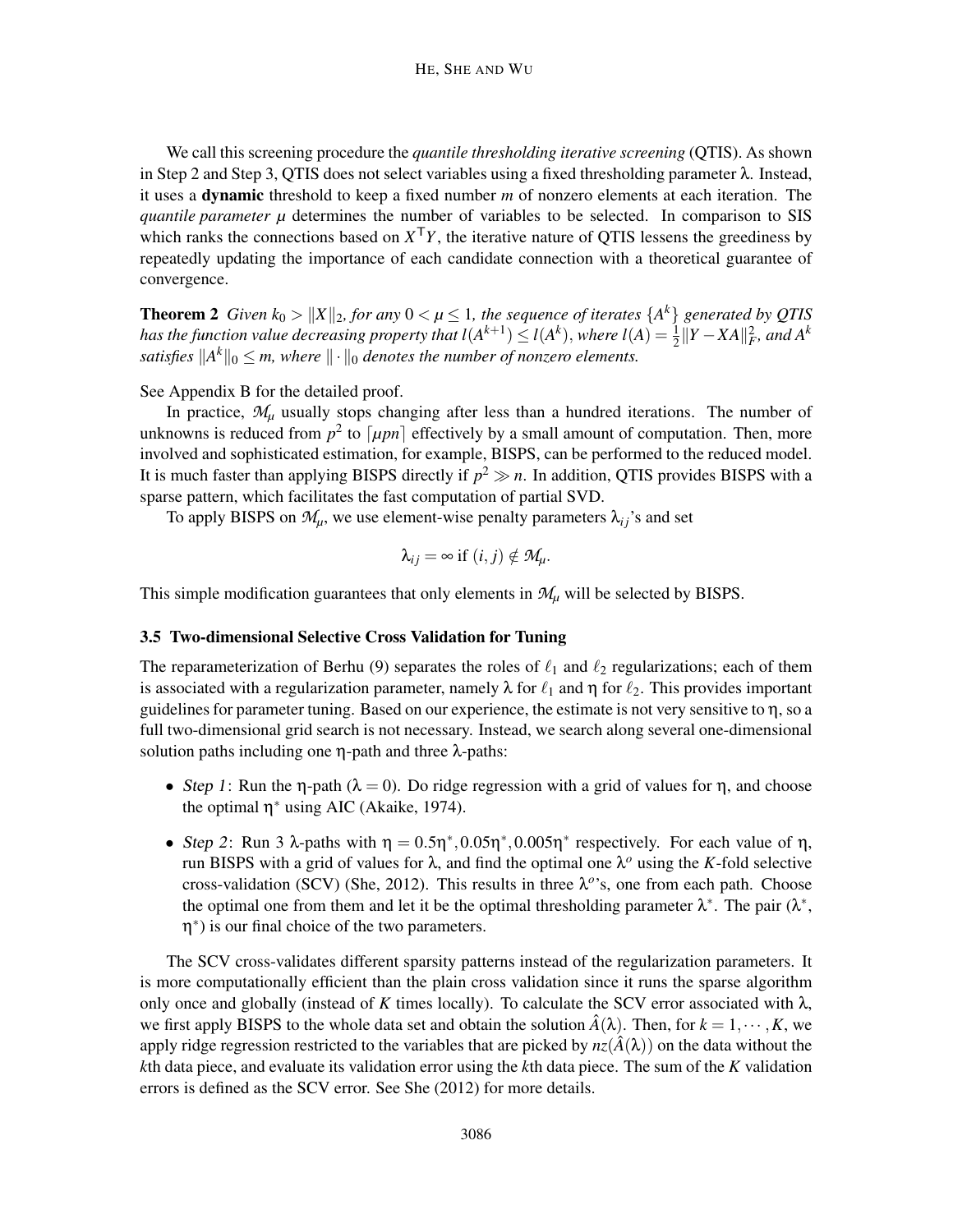## 4. Stationary Bootstrap (SB) Enhanced Network Learning

The  $S<sup>2</sup>$  learning framework proposed in Section 3 is an effective technique to identify stationary and sparse network. Nevertheless, a "one-time" estimate, without any *p*-value or confidence interval, provides only limited guidance in identifying the true network topology. In fact, whatever inference method is used, there will be uncertainty underlying the variable selection procedure. It would be greatly helpful if one could provide some kind of uncertainty measure for such an estimate. In our case, we would like to find a certain confidence measure for the estimated topology. This can be done by assigning a probability for the existence of each connection. Hence, we use bootstrap (Efron, 1979). In this section, we propose the *stationary bootstrap* enhanced BISPS (SB-BISPS) which provides a confidence level about whether a connection exists in the network by measuring the frequency with which it is chosen by the BISPS algorithm.

### 4.1 The SB-BISPS Framework

The SB-BISPS procedure completes the BISPS (or QTIS+BISPS) algorithm with a stationary bootstrap resampling step. The SB-BISPS is described as follows.

• Step 1: Run BISPS over the original data set *X*. Record the pattern of  $\hat{A}$ , which is a  $p \times p$ binary matrix  $\Phi = [\phi_{ij}]_{1 \le i, j \le p}$  defined as:

$$
\phi_{ij} = \begin{cases} 1 & \text{if } \hat{a}_{ij} \neq 0 \\ 0 & \text{if } \hat{a}_{ij} = 0. \end{cases}
$$

- Step <sup>2</sup>: Draw *<sup>B</sup>* stationary bootstrap samples from *X*. Repeat Step 1 for each sample. Record  $\Phi_j^*$  for the *j*th sample.
- Step 3: Compute the matrix  $F = [f_{ij}]_{1 \le i,j \le p}$  of *connection occurring frequency* (COF) by adding up all the patterns  $\Phi_j^*$ 's and normalizing the result by *B*:

$$
F = \frac{1}{B}\sum_{j=1}^B \Phi_j^*.
$$

Given a sufficiently large *B*,  $f_{ij}$  is a good approximation of the probability for BISPS to select connection  $a_{ij}$ , which serves as a measure of how confident we are with the existence of this connection. For example, if  $f_{ij} = 80\%$ , it means that in 80% of the bootstrap samples, a connection from node *i* to node *j* is detected. So we can say the probability for the existence of this connection is (approximately) 80%. We can use a cutoff value *f* ∗ to threshold the COF matrix, and choose only the connections with  $f_{ij} \geq f^*$  for further analysis. This renders us a sparse topology that shows the most significant connections within the network.

## 4.2 Stationary Bootstrap

There are different resampling schemes to draw bootstrap samples from the original data in Step 2. If the observations are independent and identically distributed, we can resample the data randomly with replacement. When the observations are time series, the problem is more complicated, since the observations are largely dependent on each other, and we would like to preserve the specific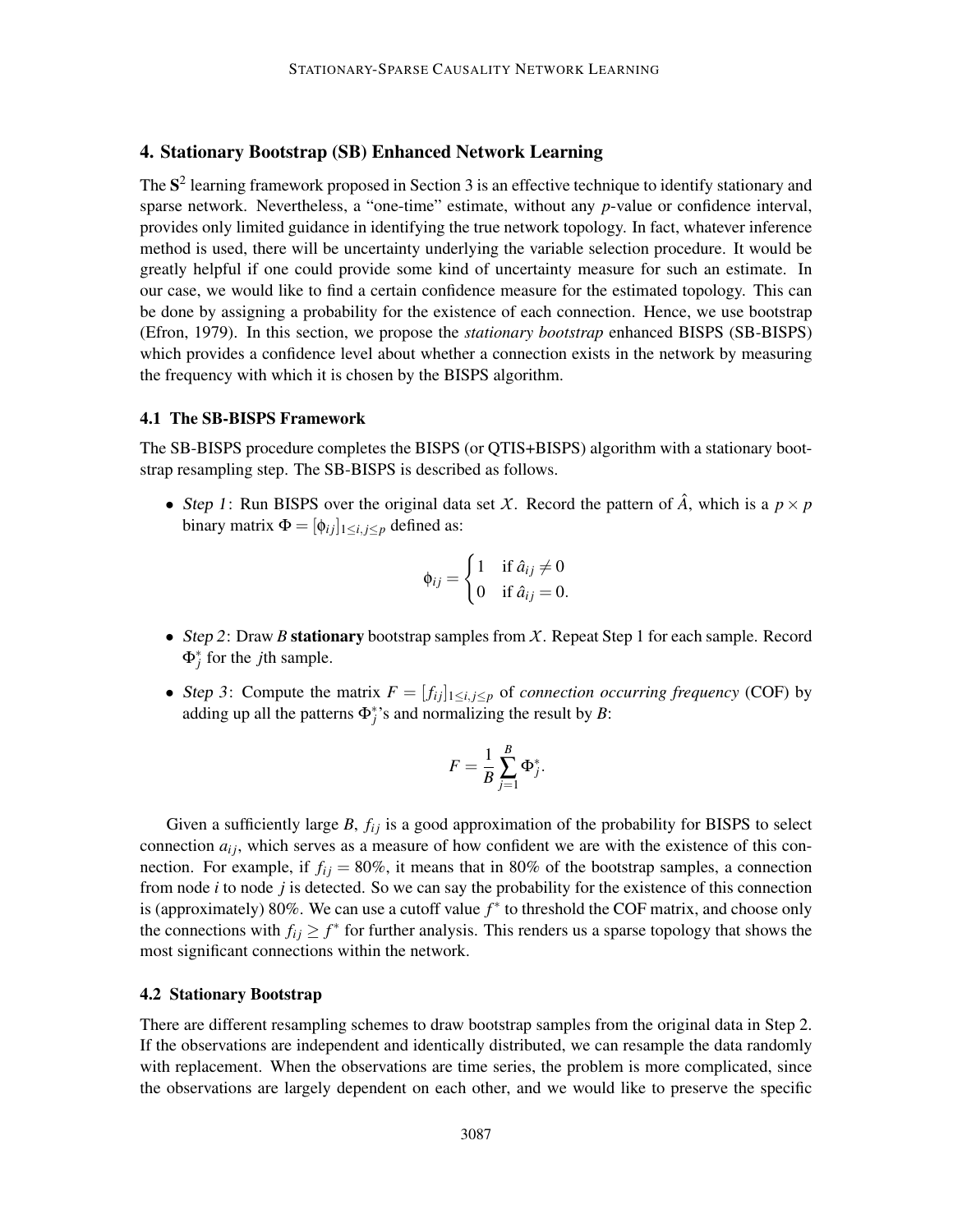dependency structure in bootstrapping. Techniques such as resampling blocks of consecutive observations or resampling "blocks of blocks" can be used (Kunsch, 1989). The basic idea is that, despite the dependence of individual observations, blocks of observations can be approximately independent with each other given a proper block size *l*.

When a time series is stationary, it is natural to maintain this property in the bootstrap samples. The stationary bootstrap (Politis and Romano, 1994) is a method with this property. It is based on resampling blocks of random lengths, where the length of each block follows a geometric distribution with mean  $1/\gamma$ . We apply a simple approach to conduct such resampling. Given that  $x_i^*$  is chosen to be the *J*th observation  $x_j$  in the original time series, we choose  $x_{i+1}^*$  based on the following rule:

 $x_{i+1}^* =$  $\int x_{J+1}$  with probability  $1 - \gamma$ picked randomly from  $x_1, \dots, x_n$  with probability  $\gamma$ .

Similar with block bootstrap, where the block size *l* has to be determined, the value of γ should be chosen properly. Fortunately, the sensitivity of  $\gamma$  in stationary bootstrap is less than that of *l* in block bootstrap.

## 5. Experiments

In this section, we present the experimental results on synthetic data and demonstrate the effectiveness of the proposed  $S^2$  network learning framework.

## 5.1 Performance Measures and Experiment Settings

To examine the performance of the proposed methods, we define the following measures.

- Stationarity violation percentage  $(P_v)$ : In *N* repeated experiments, if there are  $N_v$  experiments in which the estimate  $\hat{A}$  violates the stationarity condition (4), then the stationarity violation percentage is defined as  $P_v = N_v/N$ .
- Miss rate  $(P_m)$ : If  $a_{ij} \neq 0$ ,  $\hat{a}_{ij} = 0$ , we say there is a miss. Denote  $C_m$  as the total number of misses and  $C_{nz}$  as the number of nonzero entries in *A*. The miss rate is defined as  $P_m = C_m / C_{nz}$ .
- False alarm rate  $(P_f)$ : If  $a_{ij} = 0$ ,  $\hat{a}_{ij} \neq 0$ , we say there is a false alarm. Denote  $C_f$  as the total number of false alarms and  $C_z$  as the number of zero entries in *A*. The false alarm rate is defined as  $P_f = C_f / C_z$ .
- Testing error (*TE*): The testing error is defined as  $TE = \frac{1}{n_i}$  $\frac{1}{n_t}$ ||*Y*<sup>t</sup> − *X*<sup>t</sup> $\hat{A}$ || $_F^2$ , where *Y*<sup>t</sup> and *X*<sup>t</sup> are testing data, and *n<sup>t</sup>* is their length. For time series, the testing data are collected right after the training data.
- Computation time: The averaged running time of an algorithm. All the algorithms are run in MATLAB7.11.0 on a PC with 4GB memory.

Particularly, to evaluate the prediction/forecasting performances of the algorithms, we adopt the so-called rolling MSE, a conventional measure in econometrics (Stock and Watson, 2012). Suppose we have *T* observations:  $x_1, \dots, x_T$ . Let the rolling window size be *W* and the horizon be *h*. Standing at time *t*, we use the most recent *W* observations to estimate *A*, denoting the estimate as  $\hat{A}_t$ . Then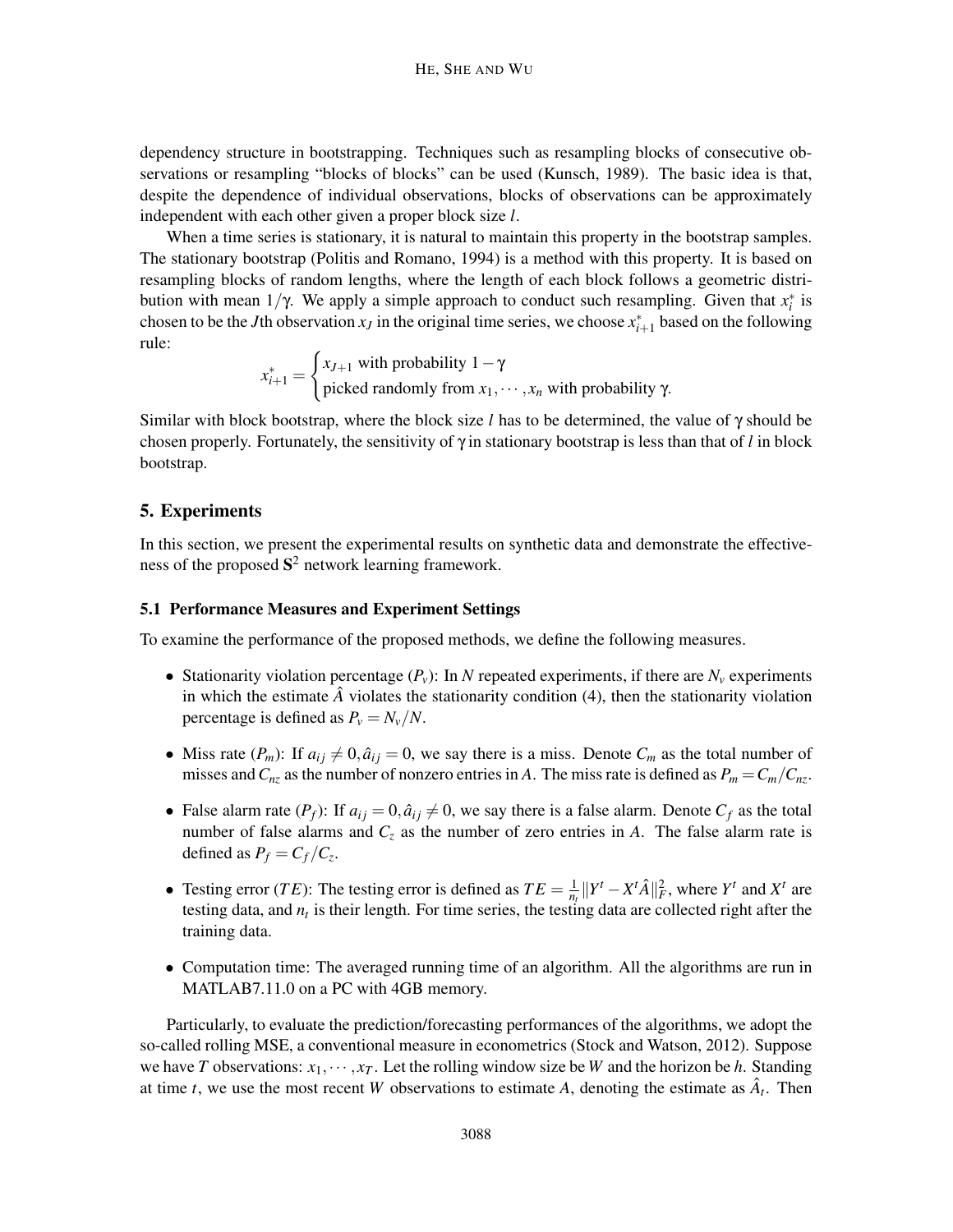we use this estimate to forecast  $x_{t+h}$ , denoting the forecast as  $\hat{x}_{t+h}$  and the forecasting error as  $e_t^h = \|x_{t+h} - \hat{x}_{t+h}\|_2^2$ . This process is repeated for  $t = W, \dots, W + N - 1$  as we shift the window. *N* is the number of window shifting that satisfies  $1 \le N \le T - W - h - 1$ . Then the rolling MSE for horizon h is defined as  $MSE_{rolling}^h = \frac{1}{N} \sum_{t=W}^{W+N-1} e_t^h$ . When using  $\hat{A}_t$  to forecast  $x_{t+h}$ , we should do pseudo out-of-sample forecasting. That is, we assume the observations after *t* are not available and consequently we need do *h*-step-ahead forecast. For our model (1), this should be done as:  $\hat{x}_{t+h} = \hat{A}_t^{\mathsf{T}}$ *t*<sup>*x*</sup><sub>*t*</sub> +*h*−1 for *h* ≥ 1, where  $\hat{x}_t \triangleq x_t$  when *h* = 1. The testing error defined above corresponds to the rolling MSE for  $h = 1$ .

We generate the  $p \times p$  transition matrix *A* with both sparsity and stationarity properties. First, the topology is generated from a directed random graph  $G(p,\xi)$ , where the edge from one node to another node occurs independently with probability ξ. Then the strength of the edges is generated independently from a Gaussian distribution. This process is repeated until we obtain a matrix *A* that has a desired spectral radius  $0.9 < \rho(A) < 1$ . We set  $\xi = 10/p$ ,  $\Sigma_{\epsilon} = \sigma^2 I$ ,  $\sigma^2 = 10$ .

The regularization parameters are chosen by SCV as described in Section 3.5. For a λ-path, we use a grid of 100 values for λ, which is picked from the interval  $[0, ||A^0 + X^{\mathsf{T}}Y - X^{\mathsf{T}}XA^0||_{\max}$ . The initial estimate is simply set as  $A^0 = 0$ . For an  $\eta$ -path, we use a grid of 76 values for  $\eta$ , which is picked from the interval  $[2^{-10}, 2^5]$ . The number of folds for SCV is set to be  $K = 5$ . All the statistics collected are averaged over  $N = 100$  times of window shifting. The length of testing data  $n_t = 200$ .

## 5.2 Performance of BISPS

We compare the performance of BISPS with Lasso, eNet and Berhu—we use the penalty name to denote the corresponding PML estimation. The number of observations is  $n = 80$ . Table 1 shows the experiment results for different network sizes, namely  $p = 100, 200, 300$ . Recall that for a network with size  $p$ , the number of unknown parameters is  $p^2$ . For example, for the network with 300 nodes, the number of parameters to be estimated is  $9 \times 10^4$ , which is extremely high compared with the number of observations 80.

Among the three penalties, the Lasso solution gives higher miss rates. This is because when some predictors are correlated, Lasso tends to choose only a part, or even none, of them. As a result, Lasso sometimes "over-shrinks" the estimate. The eNet and Berhu, in such cases, tend to include all the correlated predictors, thanks to the  $\ell_2$  part in the penalties. However, the sparsity of the eNet solution is affected by the  $\ell_2$  regularization, so it gives high false alarm rates. On the other hand, Berhu has improved eNet to some extend by enforcing the  $\ell_2$  regularization only to large coefficients. As a result, Berhu achieves the smallest testing errors  $(h = 1)$  among the three penalties.

As shown by  $P_v$ , no matter what penalty is used, it is possible for PML to give a nonstationary estimate, whereas the proposed  $S^2$  learning and BISPS can guarantee the stationarity property of  $\hat{A}$ . This indicates that adding the stationarity constraint into the sparsity pursuit does effectively prevent the estimate from becoming nonstationary. Meanwhile, the  $S<sup>2</sup>$  estimate can achieve a comparable estimation and detection accuracy with the PML estimate. Table 1 gives the rolling MSEs for different horizons *h* to illustrate both the short term and long term forecasting performance. For PML estimates, the rolling MSEs grow *explosively* with *h* due to the existence of nonstationary estimates, while those of BISPS accumulate much more slowly.

To further illustrate the disadvantages of a nonstationary estimate, we find one run where Lasso gives a nonstationary estimate  $\hat{A}_{Lasso}$ . Starting from a time point *t*, we generate  $\hat{x}_{t+h}(\hat{A})$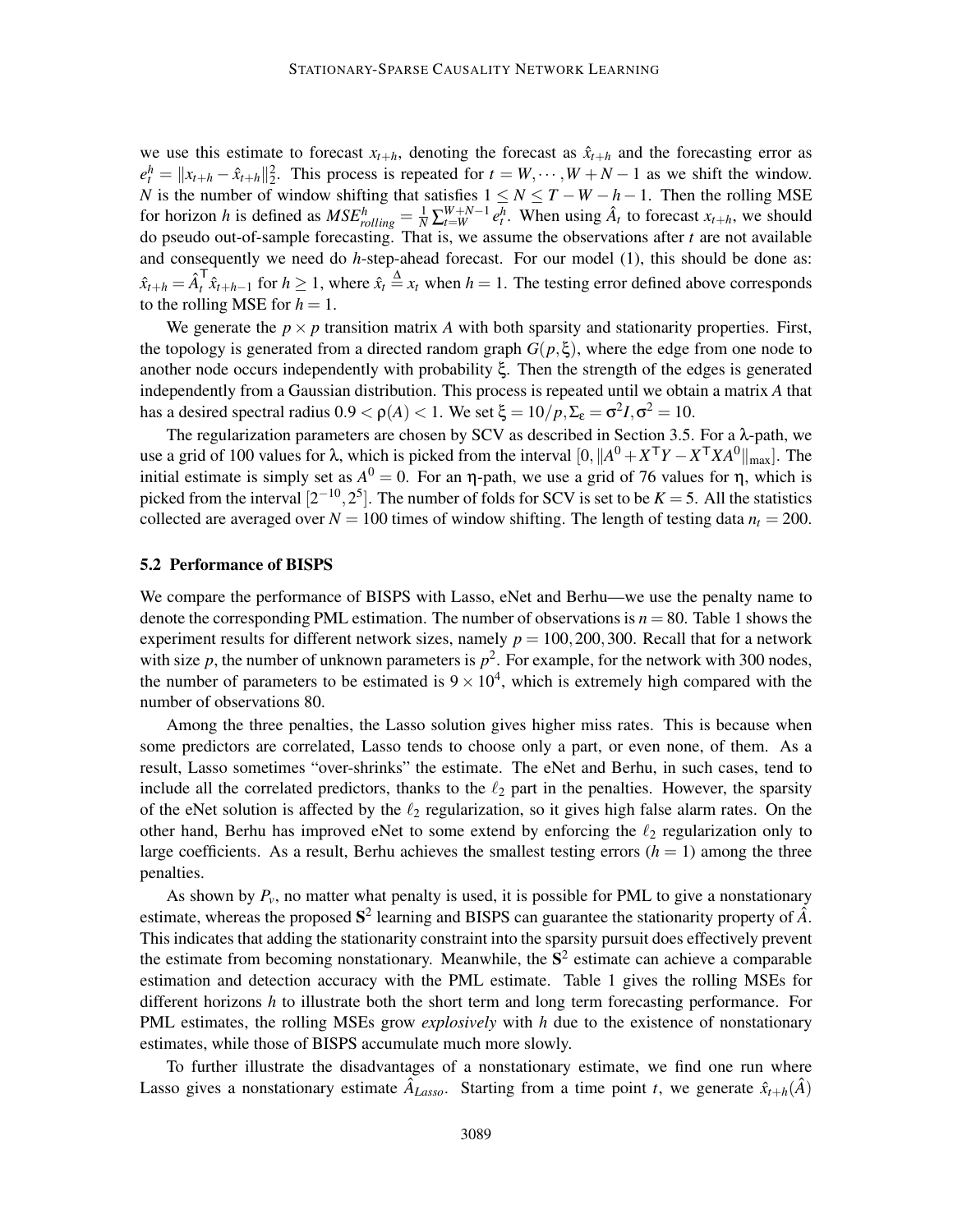| $\boldsymbol{p}$ | method       | $P_{\nu}$ | $(P_m, P_f)(\%)$ | $h=1$ | $h = 64$ | $h = 128$ |
|------------------|--------------|-----------|------------------|-------|----------|-----------|
| 100              | Lasso        | $5\%$     | (13.6, 22.3)     | 23.4  | 1058.3   | 7798.9    |
|                  | eNet         | $5\%$     | (12.3, 25.9)     | 23.5  | 1238.1   | 10842.8   |
|                  | <b>Berhu</b> | $5\%$     | (12.3, 24.9)     | 23.0  | 1329.4   | 12219.6   |
|                  | <b>BISPS</b> | $0\%$     | (12.4, 24.8)     | 23.1  | 195.9    | 209.2     |
| 200              | Lasso        | 3%        | (15.8, 29.3)     | 41.8  | 332.8    | 10998.7   |
|                  | eNet         | $2\%$     | (14.5, 26.9)     | 36.5  | 207.8    | 405.3     |
|                  | <b>Berhu</b> | $2\%$     | (14.2, 24.6)     | 32.2  | 201.4    | 391.5     |
|                  | <b>BISPS</b> | $0\%$     | (14.2, 24.4)     | 32.1  | 131.9    | 200.5     |
| 300              | Lasso        | $2\%$     | (18.1, 14.9)     | 19.9  | 61.6     | 111.2     |
|                  | eNet         | 3%        | (13.5, 26.1)     | 20.4  | 65.5     | 123.2     |
|                  | <b>Berhu</b> | 3%        | (13.4, 22.9)     | 18.8  | 66.5     | 121.3     |
|                  | <b>BISPS</b> | $0\%$     | (13.7, 22.1)     | 19.3  | 63.3     | 65.5      |

Table 1: Performance comparison of BISPS with Lasso, eNet and Berhu.  $n = 80$ .

for  $h = 1, \dots, 100$  using  $\hat{A}_{Lasso}$  and  $\hat{A}_{BISPS}$  respectively and compare them with  $x_{t+h}$  observed from the true model. The results are plotted in Figure 5. We can easily see that  $\hat{x}(\hat{A}_{BISPS})$  gives a reasonable imitation of the true system. The nonstationary estimate  $\hat{x}(\hat{A}_{Lasso})$ , however, *blows up* quickly and behaves completely differently from the true model. This indicates that ensuring a stationary estimate is indeed crucial.

#### 5.3 Performance of QTIS

To examine the performance of QTIS for connection screening, we first compare it with the sure independence screening (SIS) (Fan and Lv, 2008) by examining their ability to include all the true connections, which can be measured by the miss rate. Simulation is done for networks with different sizes, namely  $p = 300,400,500$ . The sample size  $n = 80$ . Independence screening methods, including SIS, are very popular in ultra-high dimensional problems for dimension reduction and variable selection. However, our finding is that such methods can perform very poorly for network learning. As shown in Figure 6, it is possible for SIS to miss even more than half of the true connections. One possible reason is that, because of the evolving processes, correlation exits ubiquitously in dynamical networks. As a result, independence screening is not appropriate for network learning. On the other hand, the proposed QTIS algorithm considers the correlation issue and thus can obtain much smaller miss rates than SIS. Also, its performance is more robust to the choice of the quantile parameter *µ*.

We then run BISPS with and without QTIS and check the difference of their performances. Denote "QTIS+BISPS" as the procedure that first applies QTIS to screen the connections and then applies BISPS to the reduced model. Networks with sizes up to  $p = 800$  are considered (the number of unknown parameters is  $p^2 = 640,000$ . The sample size  $n = 80$ . The quantile parameter  $\mu = 0.8$ . Figure 7 compares the performance of QTIS+BISPS and BISPS. When *p*/*n* ratio is large, adding QTIS not only improves the estimation and identification accuracy, but also saves up to 80% of the computation time. As the  $p/n$  ratio becomes larger, the improvement becomes more remarkable. Therefore, QTIS is a helpful tool to facilitate BISPS for ultra-high dimensional network learning.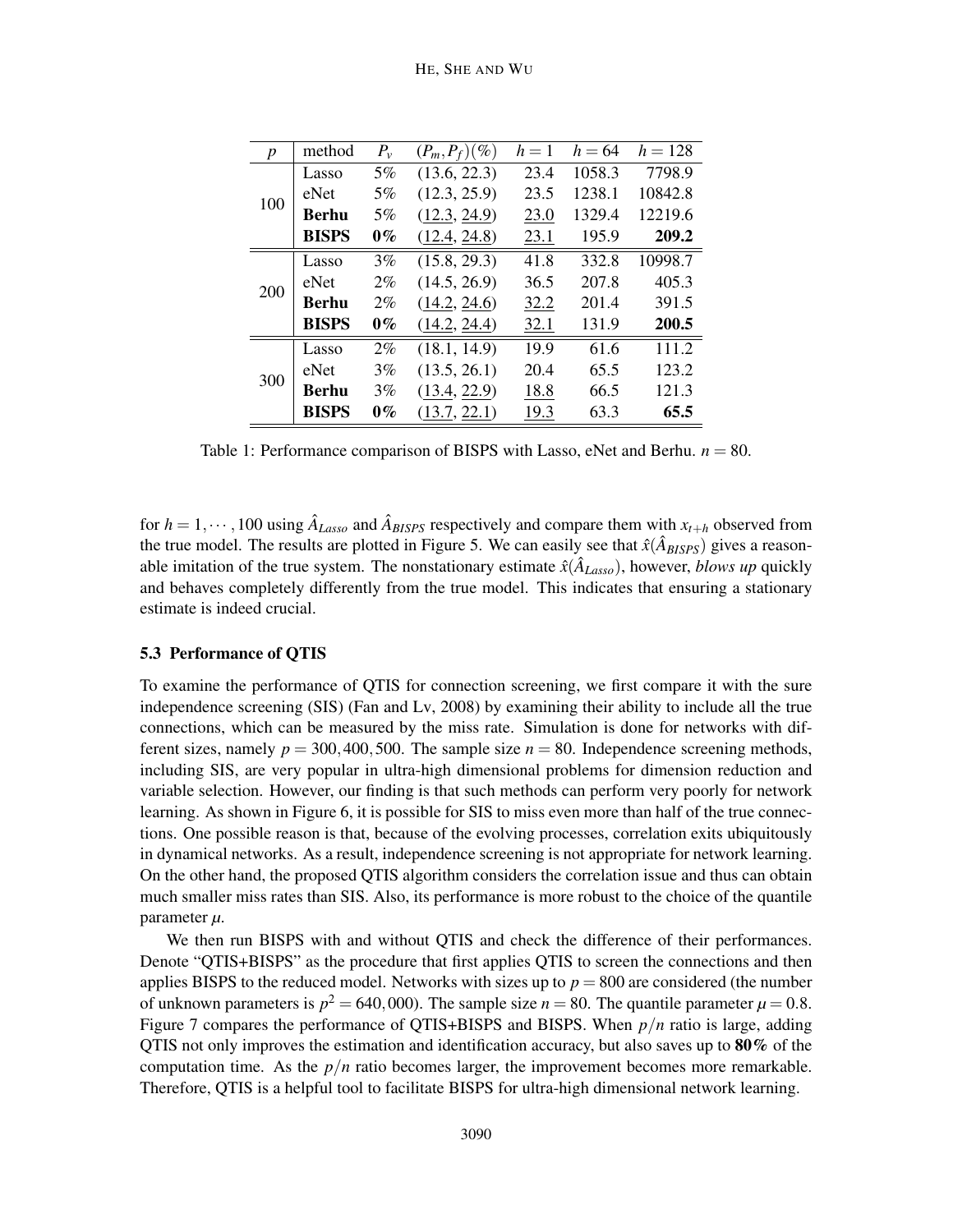

Figure 5: Comparison of BISPS and Lasso in terms of forecasting performance. Top: sample from the true model; Middle: forecast from the nonstationary estimate  $\hat{A}_{Lasso}$ ; Bottom: forecast from the stationary estimate  $\hat{A}_{BISPS}$ .



Figure 6: Miss rate comparison for QTIS and SIS.  $n = 80$ .

## 6. Application to U.S. Macroeconomic Data

We apply the proposed learning framework to the U.S. macroeconomic data. The data set consists of quarterly observations on 108 macroeconomic variables from 1960:I to 2008:IV, which belong to 12 categories. A complete description of the data can be found at "http://www.princeton. edu/~mwatson/wp.html". There are in total 109 macroeconomic variables from 13 categories. We remove Category 13 (consumer expect) since it has only one variable while we are interested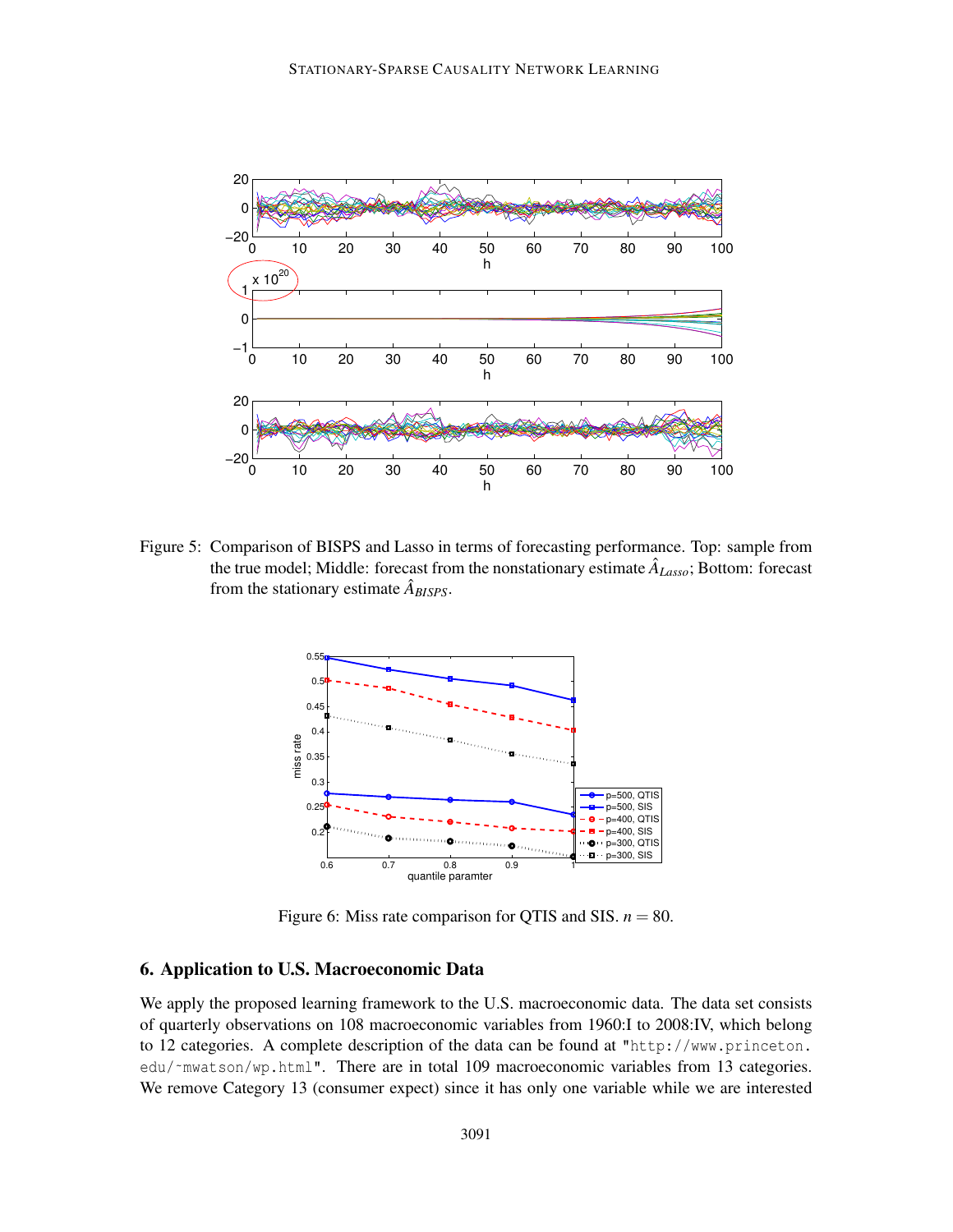

Figure 7: Performance of QTIS+BISPS, compared with applying BISPS to a full model.  $n = 80$ .

| Category        | Lasso | <b>BISPS</b> | Category           | Lasso | <b>BISPS</b> |
|-----------------|-------|--------------|--------------------|-------|--------------|
| $1.$ GDP        | 0.589 | 0.445        | 7. Prices          | 1.971 | 1.874        |
| $2.$ IP         | 0.846 | 0.576        | 8. Wages           | 0.552 | 0.207        |
| 3. Employment   | 0.936 | 0.711        | 9. Interest rate   | 1.443 | 0.738        |
| 4. Unempl. rate | 0.289 | 0.165        | 10. Money          | 0.114 | 0.065        |
| 5. Housing      | 0.071 | 0.033        | 11. Exchange rates | 0.370 | 0.107        |
| 6. Inventories  | 0.506 | 0.217        | 12. Stock prices   | 0.254 | 0.100        |

Table 2: Normalized Rolling MSE of Lasso and BISPS for each category.

in multivariate time series. The data have been preprocessed so that each time series is a stationary process. We use the  $S<sup>2</sup>$  network model (1) to detect Granger causal relations between these macroeconomic indices.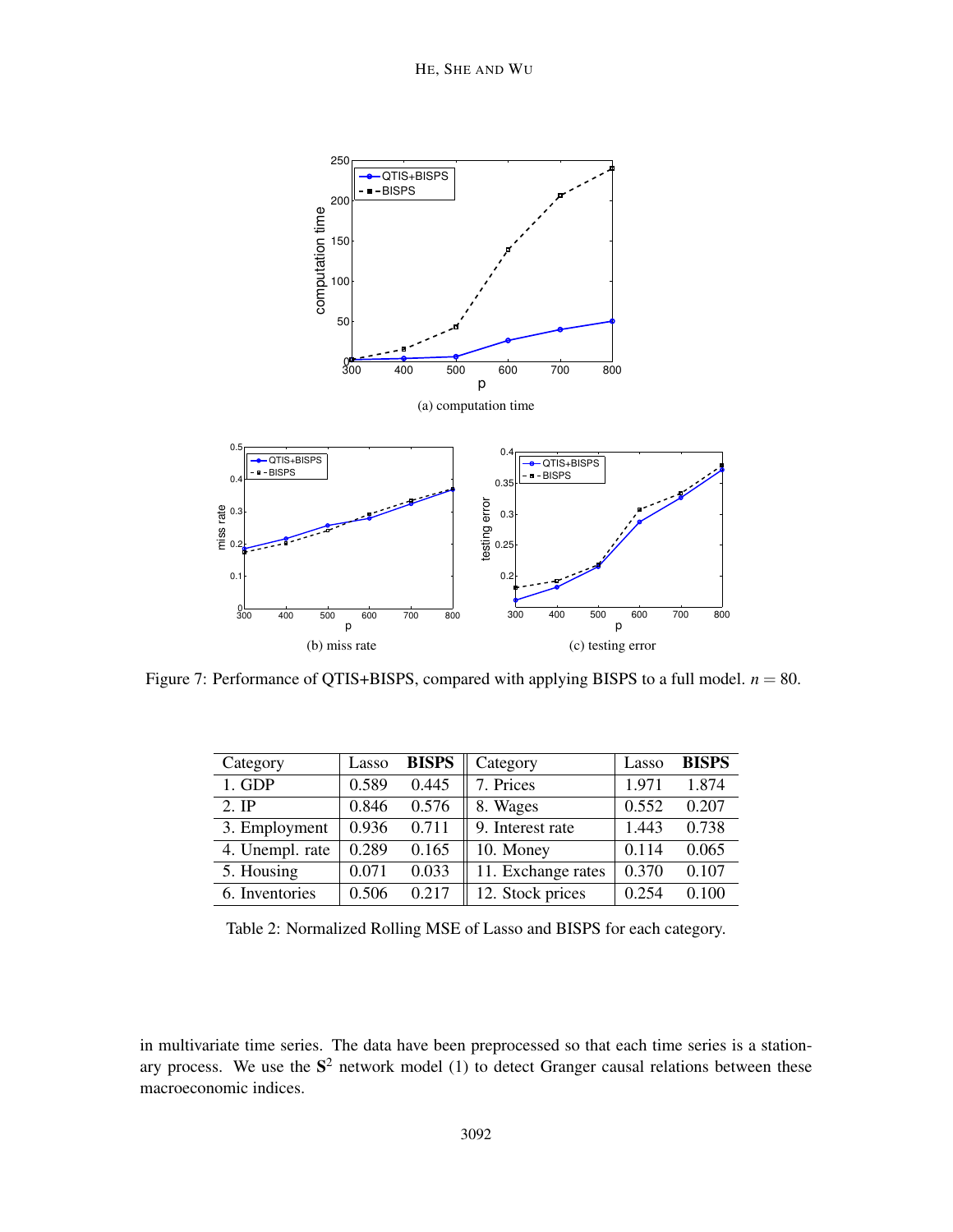|  |  | 16. | 32                                                                                            |
|--|--|-----|-----------------------------------------------------------------------------------------------|
|  |  |     | Lasso $\begin{bmatrix} 0.017 & 0.021 & 0.029 & 0.365 & 329.9 & 3.1 \times 10^8 \end{bmatrix}$ |
|  |  |     | <b>BISPS</b> $\begin{bmatrix} 0.017 & 0.018 & 0.019 & 0.020 & 0.020 & 0.018 \end{bmatrix}$    |

Table 3: Rolling MSE of Lasso and BISPS for different horizons.

#### 6.1 Comparison of Rolling MSE

We first study the data set by category, considering that multiple time series explain the interactions of the indices in each category. To each of the 12 categories, we apply Lasso and BISPS respectively with the horizon  $h = 1$  and the rolling window size  $W = 0.8 \times p$ , where p is the number of time series (network size). Table 2 shows the rolling MSEs of the Lasso and BISPS, normalized by that of the AR(4) model, which is a conventional benchmark of macroeconomic forecasting.

Compared with the AR(4) model, both Lasso and BISPS, based on a VAR model, have attained much smaller forecasting errors, except for Category 7 (prices). Therefore, by introducing the Granger causal interactions between different indices, we can build a multivariate network model that is more accurate than the univariate AR model in capturing the evolution of the U.S. macroeconomics, given the same amount of observations. The exception of Category 7 may be due to the higher lag order used in the univariate AR model.

Moreover, we note that BISPS gives smaller forecasting errors than Lasso for all the 12 categories of macroeconomic time series. It indicates that adopting a fusion of  $\ell_1$  and  $\ell_2$  penalties and imposing the stationarity constraint can capture the network dynamics more accurately and achieve a stronger capability of forecasting. To further support this conclusion, we apply Lasso and BISPS respectively to all the 108 variables with  $W = 0.8 \times p$  and different horizons *h*. The rolling MSEs for  $h = 1, 2, 4, 8, 16, 32$  is recorded in Table 3. As the horizon increases, the rolling MSE of Lasso grows exponentially, which clearly indicates that some estimates of the Lasso are nonstationary and thus fail to forecast for large horizons. On the other hand, the rolling MSE of BISPS stays stable for different horizons. This phenomenon is similar to what is shown in Figure 5. They have illustrated the fundamental difference of the  $S^2$  learning from the plain PML estimation.

#### 6.2 Bootstrap Analysis

In this experiment, we apply the SB-BISPS to the macroeconomic data before and after the "Great Moderation" (Davis and Kahn, 2008) and analyze the changes in their Granger causal connections. As the economic structure of U.S. has gone through huge changes in the Great Moderation in mid-1980, we expect to see significantly different causality networks before and after mid-1980. Hence, we divide the time series into two periods, the pre-Great Moderation period and the post-Great Moderation period, and apply SB-BISPS separately to the two periods.

For the pre-Great Moderation period, we use the data from 1960:I to 1979:IV as training set (80 observations); for the post-Great Moderation period, we use the data from 1985:I to 2004:IV (80 observations). The stationary bootstrap samples are obtained using the R function tsboot (Dalgaard, 2008) with default parameter values. The number of stationary bootstrap samples is set to be  $B =$ 100. Figure 8 shows the COF (connection occurring frequency) matrices given by SB-BISPS for the pre-Great Moderation and the post-Great Moderation periods. We notice that the COF matrix of the pre-Great Moderation period has a higher energy level than that of the post-Great Moderation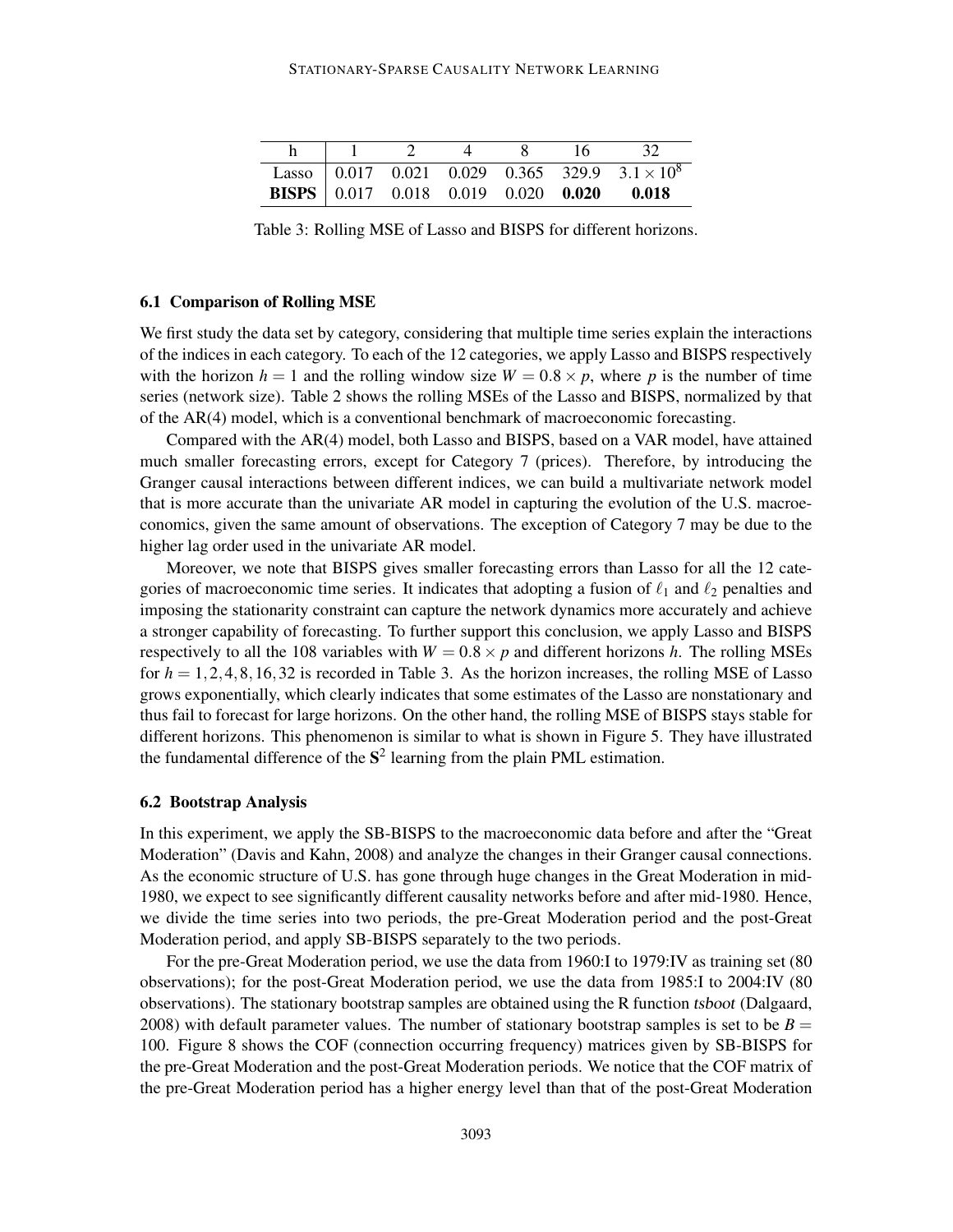

Figure 8: COFs of the pre-Great Moderation period and the post-Great Moderation period.



Figure 9: Topologies of the macroeconomic network in the pre-Great Moderation period and the post-Great Moderation period. *f* ∗ = 80%. Self-loops are not shown.

period. This indicates that the nodes are more actively interacting with each other in the pre-Great Moderation period than in the post-Great Moderation period, which effectively reflects the reduction in volatility of the business cycle fluctuations since the Great Moderation.

To illustrate the idea more clearly, we set the cutoff value for COF to be  $f^* = 80\%$  and identify the most significant connections. The topologies obtained for the pre-Great Moderation period and the post-Great Moderation period are shown in Figure 9. Isolated nodes are removed. In the pre-Great Moderation period, the macro variables actively interact and form a complex dynamical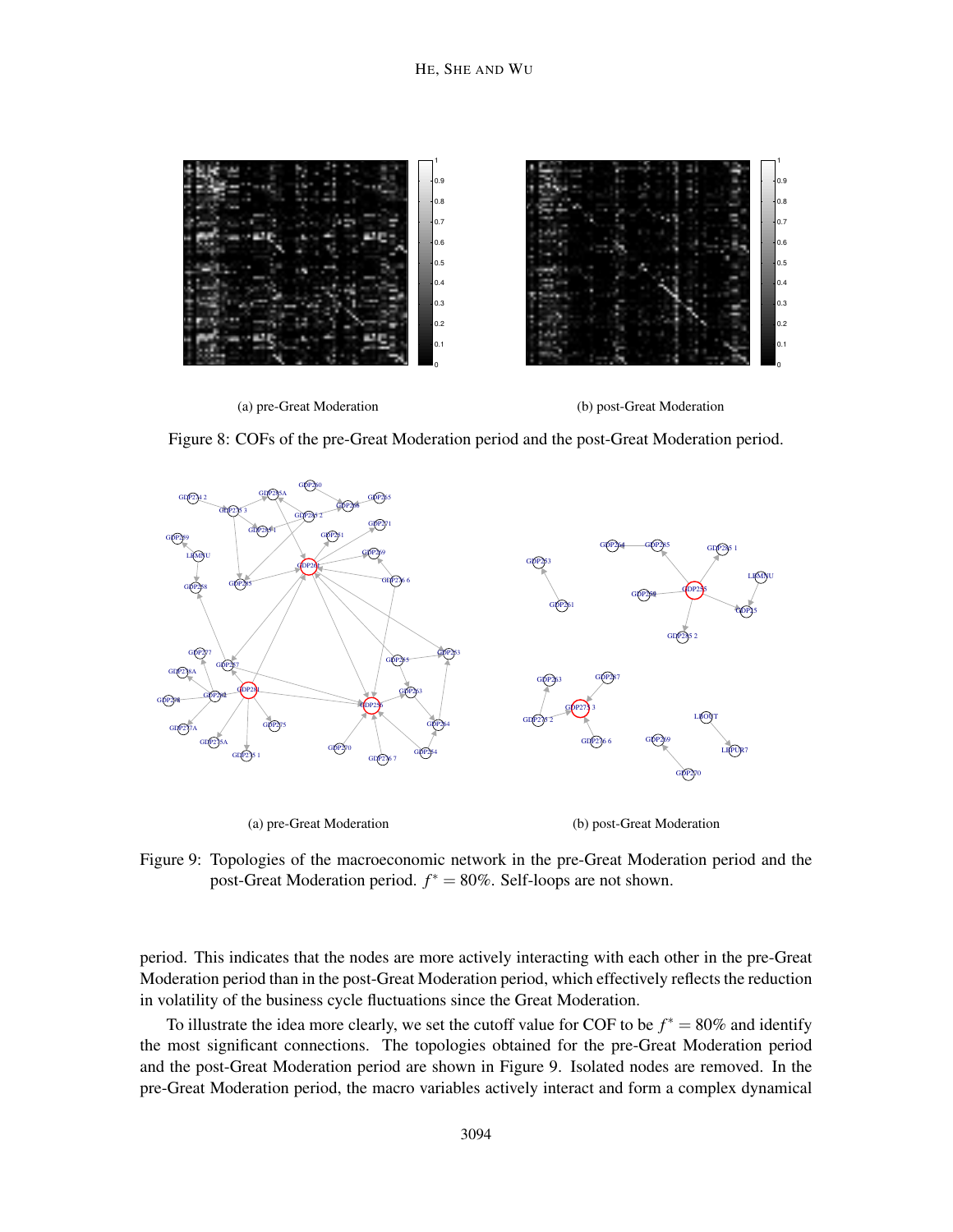network. There are three prominent variables, namely GDP281 (durable goods index), GDP256 and GDP261 (gross private domestic investment indices), which act like "hub" variables. They interact not only with many non-hub variables but also with each other. Therefore, there are no independent clusters. After the Great Moderation, on the other hand, the interactions have been remarkably reduced and most of the variables seem only self-regulated. This makes it easier for the network to stay stable. There are two hub variables, GDP255 (real personal consumption expenditure) and GDP275-3 (energy goods price index). The increasing importance of these two variables agrees with the observation that environmental regulations and energy policies have begun to influence the economic growth since the Great Moderation period (Jorgenson and Wilcoxen, 1990; Halkos and Tzeremes, 2011).

## 7. Conclusion

We have proposed the stationary-sparse  $(S^2)$  learning of causality networks described in Granger's sense. Distinguished from the existing works, we explicitly incorporated the stationarity concern in a possibly ultra-high dimensional scenario and provided a probabilistic measure for the occurrence of any causal connection. We added a relaxed stationarity constraint in the penalized maximum likelihood estimation and proposed the BISPS algorithm which is easy to implement and computationally efficient. We must point out that although the algorithm is designed for the Berhu penalty, the framework extends to any convex penalties and their coupled thresholding rules. In network modeling, the number of unknown variables  $p^2$  is often much larger than the number of observations *n*, which confronts us with an ultra-high dimensional problem. Therefore, we implanted the quantile thresholding iterative screening (QTIS) into the BISPS algorithm to improve scalability and computational efficiency. Furthermore, the stationary bootstrap enhanced BISPS (SB-BISPS) was proposed to provide a confidence measure for each possible connection in the network. The method has been successfully applied to the U.S. macroeconomic data, which leads to some interesting discoveries.

Our current work assumes multivariate Gaussian noise and focuses on learning the transition matrix. We will pursue the network learning in more general settings in the future. One particular problem of interest is to jointly capture the structure of the transition matrix and the concentration matrix, which may provide more comprehensive descriptions of the network. Also, we will consider the situations where the noise follows other distributions other than Gaussian, for example, the heavy-tail distribution. Finally, we will proceed to nonlinear time series models for network identification to handle more complex network data.

### Acknowledgments

We would like to thank the editor and the anonymous referees for their careful comments and useful suggestions that significantly improve the quality of the paper. This work is partially supported by NSF under grants CCF-1117012 and CCF-1116447.

## Appendix A. Proof of Theorem 1

We begin the proof by introducing some lemmas. Throughout the proof, we assume  $\tau \geq 0, \lambda \geq 1$  $0, \eta > 0$ , and  $\lambda \eta \neq 0$ .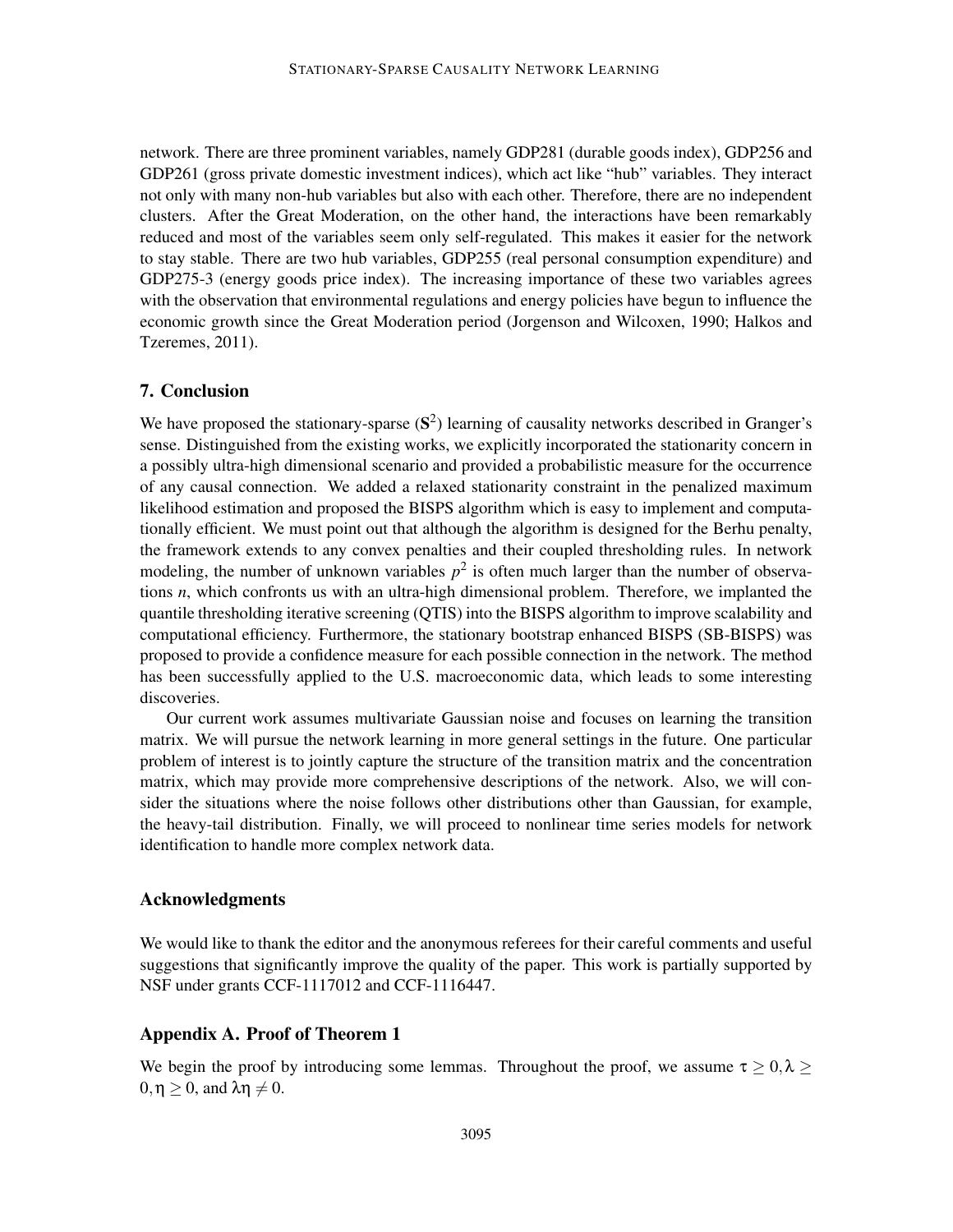Lemma 3 *Given the Berhu penalty* (9)*, the minimization problem*

$$
\min_{B} \frac{1}{2} \|B - \Xi\|_F^2 + P_{\mathcal{B}}(B; \lambda, \eta) \tag{12}
$$

*has a unique optimal solution given by*  $\hat{B} = \Theta_{\mathcal{B}}(\Xi; \lambda, \eta)$ *, where*  $\Theta_{\mathcal{B}}(\cdot; \lambda, \eta)$  *is the Berhu thresholding rule defined as* (10)*.*

**Proof** It is easy to verify that  $\Theta_{\mathcal{B}}(\cdot;\lambda,\eta)$  is an odd, nondecreasing, shrinkage function that satisfies the definition of a thresholding rule given in She (2009). Following the construction procedure

$$
P(t; \lambda, \eta) = \int_0^{|t|} (\sup\{s : \Theta(s; \lambda, \eta) \le u\} - u) du,
$$
 (13)

the Berhu penalty  $P_{\mathcal{B}}(\cdot;\lambda,\eta)$  can be constructed from  $\Theta_{\mathcal{B}}(\cdot;\lambda,\eta)$ . So  $\Theta_{\mathcal{B}}(\cdot;\lambda,\eta)$  is the coupled thresholding rule for  $P_{\mathcal{B}}(\cdot;\lambda,\eta)$ . By Lemma 1 in She (2012),  $\Theta_{\mathcal{B}}(\cdot;\lambda,\eta)$  is the global minimizer of (12).

**Lemma 4** *The Berhu thresholding operator*  $\Theta_{\mathcal{B}}(\cdot;\lambda,\eta)$  *is nonexpansive, that is,*  $|\Theta_{\mathcal{B}}(t;\lambda,\eta) |\Theta_{\mathcal{B}}(\tilde{t}; \lambda, \eta)| \leq |t - \tilde{t}|$  *for any t*,  $\tilde{t} \in \mathbb{R}$ *.* 

The conclusion directly extends to the multivariate case:  $\|\Theta_{\mathcal{B}}(A;\lambda,\eta)-\Theta_{\mathcal{B}}(\tilde{A};\lambda,\eta)\|\leq \|A-\tilde{A}\|$ for any  $A, \tilde{A} \in \mathbb{R}^{p \times q}$ .

**Proof** It is sufficient to show that the univariate Berhu thresholding operator  $\Theta_{\beta}$  is nonexpansive. Define  $\Delta = |t - \tilde{t}|^2 - |\Theta_{\mathcal{B}}(t; \lambda, \eta) - \Theta_{\mathcal{B}}(\tilde{t}; \lambda, \eta)|^2$  and  $a = |t|, b = |\tilde{t}|$ . a) Suppose  $a \le \lambda, b \le \lambda$ . Then  $\Theta_{\mathcal{B}}(t; \lambda, \eta) = \Theta_{\mathcal{B}}(\tilde{t}; \lambda, \eta) = 0$ . So  $\Delta = |t - \tilde{t}|^2 \ge 0$ . b) Suppose  $a \leq \lambda, \lambda < b \leq \lambda + \lambda/\eta$ . Then  $|\Theta_{\mathcal{B}}(t;\lambda,\eta) - \Theta_{\mathcal{B}}(\tilde{t};\lambda,\eta)|^2 = |\tilde{t} - \lambda sng(\tilde{t})|^2 = b^2 + \lambda^2 - \frac{1}{2}b^2 + \lambda^2$ 2λ*b*. So  $\Delta = a^2 + b^2 - 2ab - (b^2 + \lambda^2 - 2\lambda b) = (\lambda - a)(2b - a - \lambda) \ge 0.$ c) Suppose  $a \le \lambda, b \ge \lambda + \lambda/\eta$ . Then  $|\Theta_{\mathcal{B}}(t;\lambda,\eta) - \Theta_{\mathcal{B}}(\tilde{t};\lambda,\eta)|^2 = |\frac{\tilde{t}}{1+\eta}$  $\int_{1+\eta}^{1/2}$ . So  $\Delta = a^2 + b^2 - 2ab \frac{b^2}{(1+\eta^2)} = a^2 + \left[\frac{\eta^2+2\eta}{(1+\eta)^2}\right]$  $\frac{\eta^2 + 2\eta}{(1+\eta)^2}b - 2a\}b \geq a^2 + \left[\frac{\eta^2 + 2\eta}{(1+\eta)^2}\right]$  $\frac{\eta^2 + 2\eta}{(1+\eta)^2}(\lambda + \lambda/\eta) - 2a\lambda = (a - \lambda)^2 + \frac{1}{1+\eta}\lambda^2 \geq 0.$ d) Suppose  $\lambda < a \leq \lambda + \lambda/\eta$ ,  $\lambda < b \leq \lambda + \lambda/\eta$ . Then  $\Delta = 2\lambda(1 - \text{sgn}(t\tilde{t}))(a + b - \lambda) \geq 0$ . e) Suppose  $\lambda < a \leq \lambda + \lambda/\eta$ ,  $b \geq \lambda + \lambda/\eta$ . Then  $\Delta = |t - \tilde{t}|^2 - |t - \lambda \operatorname{sgn}(t) - \frac{\tilde{t}}{\eta + \tilde{t}}|$  $\frac{\tilde{t}}{\eta+1}|^2 = \frac{\eta(\eta+2)}{(\eta+1)^2}$  $\frac{\eta(\eta+2)}{(\eta+1)^2}b^2 2b \frac{\eta a + \lambda}{n+1}$  $\frac{\ln^{2}(\eta+1)}{\eta+1}$ sgn $(t\tilde{t})+\lambda(2a-\lambda)=b\left[\frac{\eta(\eta+2)}{(\eta+1)^2}\right]$  $\frac{\eta(\eta+2)}{(\eta+1)^2}b-2\frac{\eta a+\lambda}{\eta+1}$  $\frac{\ln(2+\lambda)}{\ln+1} \text{sgn}(t\tilde t)] + \lambda(2a-\lambda) \ge (\lambda + \lambda/\eta) [\frac{\eta(\eta+2)}{(\eta+1)^2}(\lambda + \lambda/\eta) - 1]$  $2\frac{\eta a + \lambda}{n+1}$  $\frac{d^{2}+1}{d+1}$ sgn(*tt*<sup>\*</sup>)] +  $\lambda(2a-\lambda) = \frac{\lambda}{\eta} [\eta \lambda + 2\lambda - 2(\eta a + \lambda)$ sgn(*tt*<sup>\*</sup>)] +  $\lambda(2a-\lambda) \ge 0$ . f) Suppose  $a \ge \lambda + \lambda/\eta$ ,  $b \ge \lambda + \lambda/\eta$ . Then  $\Delta = |t - \tilde{t}|^2 - |\frac{t}{1+\eta} - \frac{\tilde{t}}{1+\eta}|^2$  $\frac{\tilde{t}}{1+\eta}|^2 = \frac{\eta^2+2\eta}{(1+\eta)^2}$  $\frac{\eta^2 + 2\eta}{(1+\eta)^2} |t - \tilde{t}|^2 \ge 0.$ Therefore,  $|\Theta_B(t;\lambda,\eta)-\Theta_B(\tilde{t};\lambda,\eta)| \leq |t-\tilde{t}|$  for any  $t,\tilde{t} \in \mathbb{R}$ . So the Berhu thresholding operator

is nonexpansive.

**Lemma 5** Let the SVD of B be  $B = USV^T$ , where  $S = diag(v_1, v_2, \dots, v_p)$  with  $v_1, v_2, \dots, v_p$  being *the singular values. Then* Π(*B*; τ) *defined by*

$$
\Pi(B;\tau) = Udiag(\min(\mathbf{v}_1,\tau),\cdots,\min(\mathbf{v}_p,\tau))V^{\mathsf{T}}
$$

*gives the projection of B into the convex set*  ${B : ||B||_2 \leq \tau}.$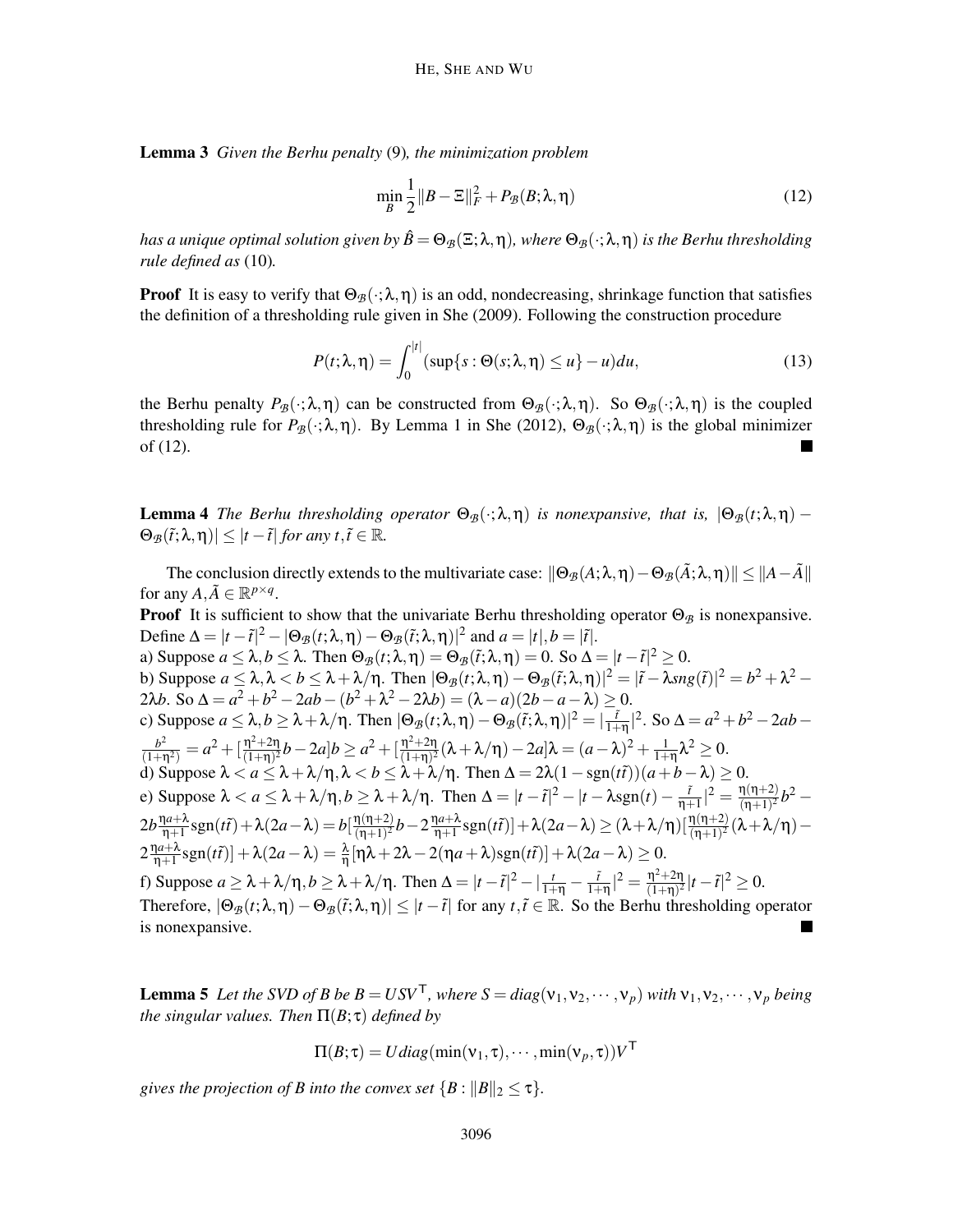**Proof** Let *C* be the projection of *B* into the convex set  ${B : ||B||_2 \leq \tau}$ . Then *C* can be solved by

$$
\min_{C} \|B - C\|_F^2,
$$
  
s.t.  $||C||_2 \le \tau.$ 

To prove the lemma, we introduce von Neumann's trace inequality (von Neumann, 1937), which states that for any  $p \times p$  matrices *A* and *B* with singular values  $\alpha_1 \geq \alpha_2 \geq \cdots \geq \alpha_p$  and  $\beta_1 \geq \beta_2 \geq$  $\cdots \geq \beta_p$  respectively,

$$
|\text{tr}\{AB\}| \le \sum_{i=1}^{p} \alpha_i \beta_i, \tag{14}
$$

where equality holds if and only if it is possible to find unitary matrices *U* and *V* that simultaneously singular value decompose *A* and *B*.

Let  $B = U_0 S_0 V_0^{\mathsf{T}}$  $\int_0^{\tau}$  and  $C = USV^{\top}$  be the singular value decompositions of *B* and *C* respectively, where  $S_0 = \text{diag}(v_{0,1}, v_{0,2}, \dots, v_{0,p})$  and  $S = \text{diag}(v_1, v_2, \dots, v_p)$  with  $v_{0,1} \ge v_{0,2} \ge \dots \ge v_{0,p}$  and  $v_1 \ge v_2 \ge \cdots \ge v_p$ . Then,

$$
||B - C||_F^2 = ||B||_F^2 + ||C||_F^2 + 2\text{tr}\{B^\mathsf{T}C\}
$$
  
\n
$$
\ge ||S_0||_F^2 + ||S||_F^2 + 2\text{tr}\{S_0S\}
$$
  
\n
$$
= \sum_{i=1}^p (v_{0,i} - v_i)^2.
$$

Equality holds if and only if  $U = U_0$  and  $V = V_0$ . Optimality is achieved at  $v_i = \min(v_{0,i}, \tau)$ ,  $i =$  $1, \dots, p$ . The proof is complete.

**Lemma 6** *The projection operator*  $\Pi(\cdot;\tau)$  *defined in Lemma 5 is nonexpansive, that is,*  $\|\Pi(A) \Pi(\tilde{A})\Vert_F \leq \Vert A - \tilde{A} \Vert_F$  for any  $A, \tilde{A} \in \mathbb{R}^{p \times p}$ .

**Proof** For simplicity, we denote  $\Pi(\cdot;\tau)$  as  $\Pi(\cdot)$ . Let the SVDs for  $p \times p$  matrices A and  $\tilde{A}$  be  $A = UDV^{\mathsf{T}}$  and  $\tilde{A} = \tilde{U}\tilde{D}\tilde{V}^{\mathsf{T}}$  respectively. Define  $\Delta = ||A - \tilde{A}||_F^2 - ||\Pi(A) - \Pi(\tilde{A})||_F^2$ . Then,

$$
\begin{aligned} \Delta &= \|UDV^\mathsf{T}-\tilde{U}\tilde{D}\tilde{V}^\mathsf{T}\|_F^2 - \|U\Pi(D)V^\mathsf{T}-\tilde{U}\Pi(\tilde{D})\tilde{V}^\mathsf{T}\|_F^2 \\ &= \|D\|_F^2 + \|\tilde{D}\|_F^2 - \|\Pi(D)\|_F^2 - \|\Pi(\tilde{D})\|_F^2 - 2\text{tr}\{VDU^\mathsf{T}\tilde{U}\tilde{D}\tilde{V}^\mathsf{T}\} + 2\text{tr}\{V\Pi(D)U^\mathsf{T}\tilde{U}\Pi(\tilde{D})\tilde{V}^\mathsf{T}\}. \end{aligned}
$$

Applying von Neumann's trace inequality (14) again, we have

$$
-2\text{tr}\{VDU^{\mathsf{T}}\tilde{U}\tilde{D}\tilde{V}^{\mathsf{T}}\}+2\text{tr}\{V\Pi(D)U^{\mathsf{T}}\tilde{U}\Pi(\tilde{D})\tilde{V}^{\mathsf{T}}\}
$$
  
=
$$
-2\text{tr}\{V(D-\Pi(D))U^{\mathsf{T}}\tilde{U}\tilde{D}\tilde{V}^{\mathsf{T}}+V\Pi(D)U^{\mathsf{T}}\tilde{U}(\tilde{D}-\Pi(\tilde{D}))\tilde{V}^{\mathsf{T}}\}
$$
  

$$
\geq -2\{\sum_{i=1}^{p}(d_i-\Pi(d_i))\tilde{d}_i+\sum_{i=1}^{p}(\tilde{d}_i-\Pi(\tilde{d}_i))\Pi(d_i)\}.
$$

Therefore,

$$
\Delta \geq \sum_{i=1}^p \{ (d_i - \tilde{d}_i)^2 - (\Pi(d_i) - \Pi(\tilde{d}_i))^2 \}.
$$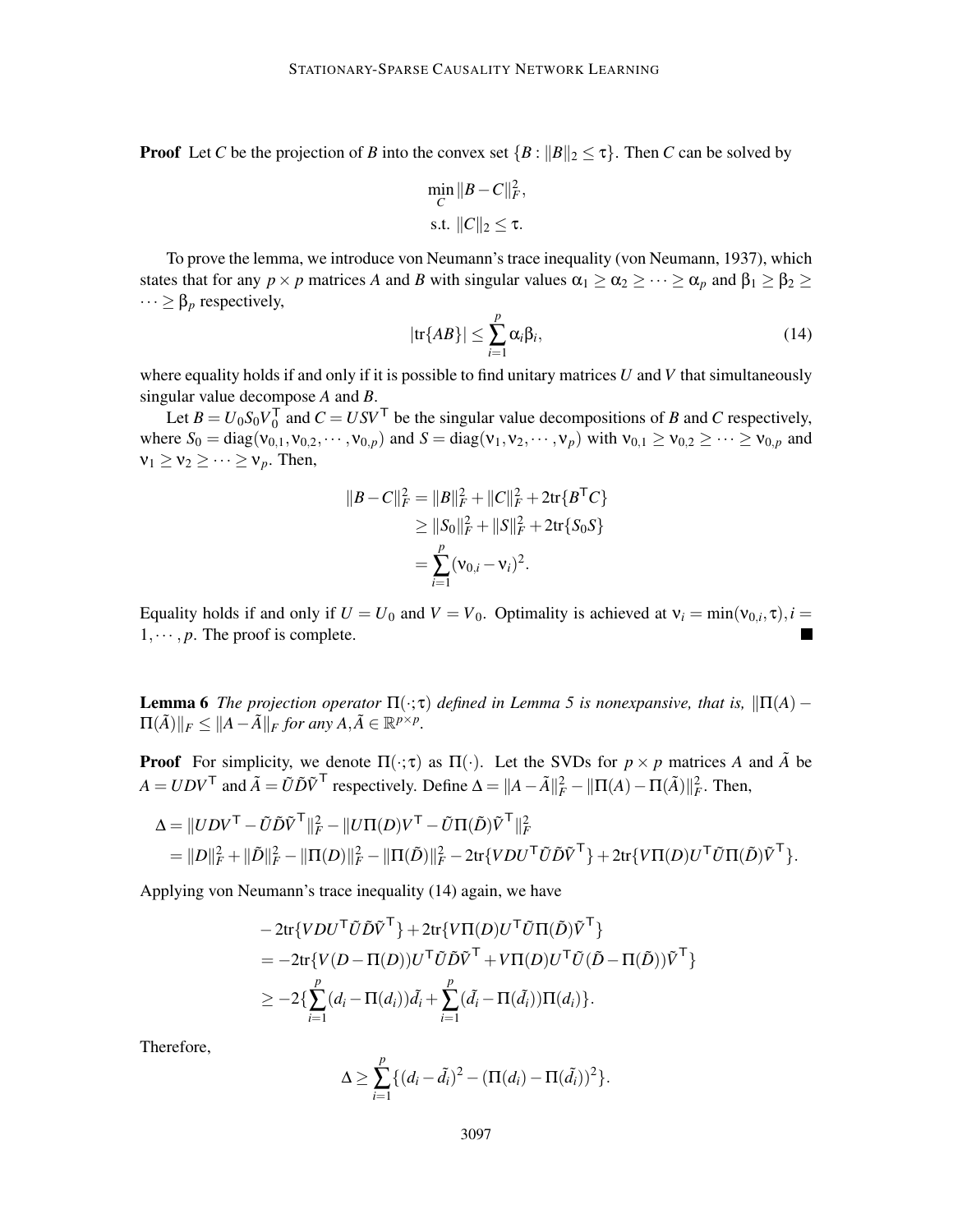It is easy to verify that  $(d_i - \tilde{d}_i)^2 - (\Pi(d_i) - \Pi(\tilde{d}_i))^2 \ge 0, i = 1, \dots, p$ . So  $\Delta \ge 0$ . The projection  $\Pi$ is a nonexpansive mapping.

**Lemma 7** Let  $P^0 = Q^0 = 0$ . The sequence  $\{B^j\}$  of iterative procedure

$$
C^{j} = \Theta_{\mathcal{B}}(B^{j} + P^{j}; \lambda, \eta),
$$
  
\n
$$
P^{j+1} = B^{j} + P^{j} - C^{j},
$$
  
\n
$$
B^{j+1} = \Pi(C^{j} + Q^{j}; \tau),
$$
  
\n
$$
Q^{j+1} = C^{j} + Q^{j} - B^{j+1}
$$
\n(15)

*converges to a globally optimal solution to*

$$
\min_{B} \frac{1}{2} ||B - B^{0}||_{2}^{2} + P_{\mathcal{B}}(B; \lambda, \eta),
$$
  
s.t.  $||B||_{2} \le \tau.$  (16)

Procedure (15) is designed for a penalized minimization problem with a convex constraint based on Dykstra's projection algorithm (Dykstra, 1983; Boyle and Dykstra, 1986). Proof First, we rewrite the problem as

$$
\min_{B} \frac{1}{2} \|B - B^0\|_2^2 + f(B) + g(B),\tag{17}
$$

where  $f(B) = P_B(B; \lambda, \eta)$  and  $g(B) = 1 \|B\|_2 \le \tau$  is an indicator function for  $\|B\|_2 \le \tau$ , defined as

$$
\mathbb{1}_{\|B\|_2 \leq \tau} = \begin{cases} 0 & \text{if } \|B\|_2 \leq \tau \\ +\infty & \text{otherwise.} \end{cases}
$$

It is easy to show that  $g(B)$  is a proper lower semicontinuous convex function,  $f(B)$  is a proper continuous (hence lower semicontinuous) convex function (Rockafellar, 1970) and they satisfy

 $dom f ∩ dom g ≠ 0$ .

Lemma 3 and Lemma 5 imply that  $\Theta_{\mathcal{B}}(\cdot;\lambda,\eta)$  and  $\Pi(\cdot;\tau)$  are the proximity operators (Moreau, 1962) of  $f(B)$  and  $g(B)$  respectively:

$$
\text{prox}_f B = \Theta_{\mathcal{B}}(B; \lambda, \eta)
$$
 and  $\text{prox}_g B = \Pi(B; \tau)$ .

Therefore, by Theorem 3.2 and Theorem 3.3 in Bauschke and Combettes (2008), it holds that

$$
B^j \to \text{prox}_{f+g} B^0.
$$

Hence, the sequence  ${B<sup>j</sup>}$  converges to a globally optimal solution to problem (17).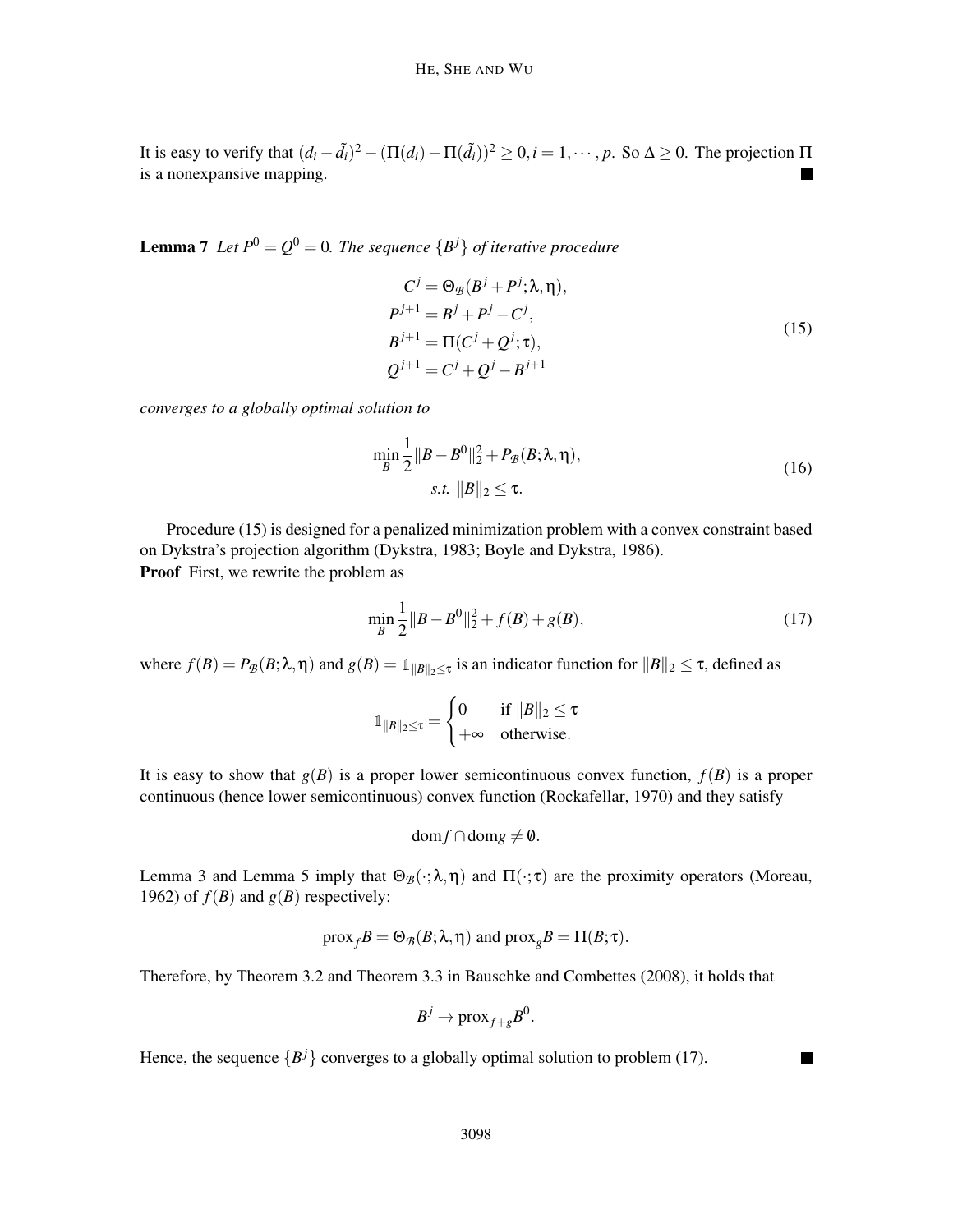Now we can establish Theorem 1. Recall that Algorithm 1 is to solve

$$
\min_{A} f(A; \lambda, \eta) = \frac{1}{2} ||Y - XA||_F^2 + P_{\mathcal{B}}(A; \lambda, \eta),
$$
  
s.t.  $||A||_2 \le 1$ .

We use Opial's conditions (Opial, 1967) to prove the convergence of  $\{A^k\}$ . To be specific, we show that the iteration of Step 1 to Step 3 in Algorithm 1 is a nonexpansive asymptotically regular mapping with a nonempty set of fixed points.

Lemma 8 *For the sequence* {*A k* } *generated by Algorithm 1,*

$$
f(A^k; \lambda, \eta) - f(A^{k+1}; \lambda, \eta) \ge \frac{1}{2} (k_0^2 - ||X||_2^2) ||A^{k+1} - A^k||_F^2.
$$

Proof First define

$$
g(A,B;\lambda,\eta) = \frac{1}{2} ||Y - XB||_F^2 + P_{\mathcal{B}}(B;\lambda,\eta) + \frac{1}{2} \text{tr}\{(B-A)^{\top} (k_0^2 I - X^{\top} X)(B-A)\}.
$$

Given *A*, minimizing *g* over *B* is equivalent to

$$
\min_{B} \frac{1}{2} ||B - A - \frac{1}{k_0^2} (X^{\mathsf{T}} Y - X^{\mathsf{T}} X A)||_F^2 + P_{\mathcal{B}}(B; \lambda / k_0^2, \eta / k_0^2)
$$
  
s.t.  $||B||_2 \le 1$ .

We can obtain its globally optimal solution by performing the iterative procedure (15) in Lemma 7, substituting  $\tau \leftarrow 1, B^0 \leftarrow A + \frac{1}{k_0^2}$  $\frac{1}{k_0^2}(X^{\mathsf{T}}Y - X^{\mathsf{T}}XA)$ ,λ ← λ/ $k_0^2$ , η ← η/*k*<sub>0</sub><sup>2</sup>. Therefore, we have

$$
f(A^k; \lambda, \eta) = g(A^k, A^k; \lambda, \eta) \ge g(A^k, A^{k+1}; \lambda, \eta) = f(A^{k+1}; \lambda, \eta) + \frac{1}{2}(k_0^2 - ||X||_2^2) ||A^{k+1} - A^k||_F^2.
$$

 $\blacksquare$ 

The proof is complete.

Given  $k_0 > ||X||_2$ , Lemma 8 implies that the sequence  $\{A^k\}$  is asymptotically regular (Browder and Petryshyn, 1966).

Lemma 9 *The sequence* {*A k* } *generated by the iteration of Algorithm 1 is uniformly bounded.*

Proof First, based on Lemma 8 we have

$$
P_{\mathcal{B}}(A^k; \lambda, \eta) \le f(A^k; \lambda, \eta) \le f(A^0; \lambda, \eta) \stackrel{\Delta}{=} C.
$$

This implies that  $P_{\mathcal{B}}(a_{ij}^k; \lambda, \eta) \le C$ ,  $\forall 0 \le i, j \le p$ .

If  $|a_{ij}^k| \leq \lambda/\eta$ , we have  $\lambda |a_{ij}^k| \leq C$ , which implies  $(a_{ij}^k)^2 \leq \max(\lambda^2/\eta^2, C^2/\lambda^2)$ . If  $|a_{ij}^k| > \lambda/\eta$ , we have  $\frac{\eta^2 t^2 + \lambda^2}{2\eta} \le C$ , which implies  $(a_{ij}^k)^2 \le \frac{2\eta C - \lambda^2}{\eta^2}$  $rac{\varepsilon - \lambda^2}{\eta^2}$ . Given  $\lambda \eta \neq 0$ ,

$$
(a_{ij}^k)^2 \le \max\left(\lambda^2/\eta^2, C^2/\lambda^2, \frac{2\eta C - \lambda^2}{\eta^2}\right) \stackrel{\Delta}{=} C_2, 1 \le i, j \le p.
$$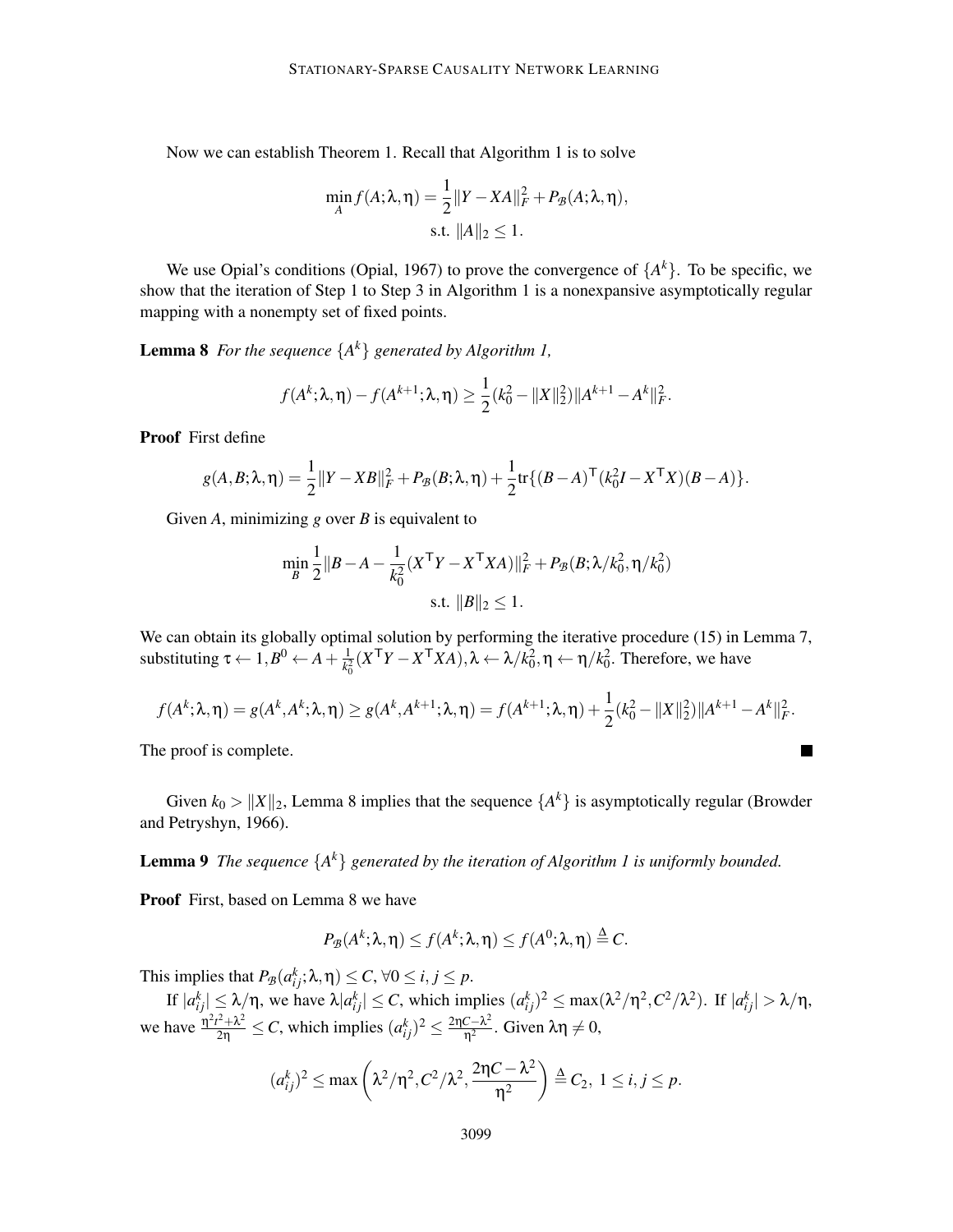Hence,

$$
||A^k||_F^2 \leq p^2C_2.
$$

The sequence  $\{A^k\}$  is uniformly bounded.

## Lemma 10 *The iteration of Step 1 to Step 3 in Algorithm 1 is a nonexpansive mapping.*

**Proof** From Lemma 4 and Lemma 6,  $\Theta_B$  and  $\Pi$  are nonexpansive mappings. In fact, the composition of nonexpansive mappings is also nonexpansive. So the inner iteration given by Step 2 in Algorithm 1 is nonexpansive. When  $k_0 \ge ||X||_2$ , Step 1 in Algorithm 1 is nonexpansive. Again, the composition of Step 1 and Step 2 is nonexpansive. Hence, the iteration of Algorithm 1 is nonexpansive.

Lemma 9 and Lemma 10 imply that the mapping of Algorithm 1 is a nonexpansive mapping into a bounded closed convex subset. By Theorem 1 in Browder (1965), it has a fixed point. Then, with all Opial's conditions satisfied, the sequence  $\{A^k\}$  has a unique limit point, denoted as  $A^*$ , and it is a fixed point of Algorithm 1.

Next, we prove that  $A^*$  must be a global minimizer of problem (8). Denote  $h(A) = ||A||_2 - 1$ . By Lemma 7 and Lemma 8, A<sup>\*</sup> satisfies the KKT conditions (Boyd and Vandenberghe, 2004) of problem (16) with  $\tau = 1$ :

$$
\begin{cases} 0 \in A^* - B^0 + \partial P_{\mathcal{B}}(A^*; \lambda/k_0^2, \eta/k_0^2) + v^* \partial h(A^*), \\ h(A^*) \le 0, \\ v^* \ge 0, \\ v^* h(A^*) = 0. \end{cases}
$$

Substituting  $B^0 = A^* + \frac{1}{b^2}$  $\frac{1}{k_0^2}(\Sigma_{XY}-\Sigma_{XX}A^*)$ , we have

$$
\begin{cases}\n0 \in \Sigma_{XY} - \Sigma_{XX}A^* + \partial P_{\mathcal{B}}(A^*; \lambda, \eta) + \tilde{\mathbf{v}}^* \partial h(A^*), \\
h(A^*) \le 0, \\
\tilde{\mathbf{v}}^* \ge 0, \\
\tilde{\mathbf{v}}^* h(A^*) = 0.\n\end{cases} \tag{18}
$$

Note that problem (8) is convex and its KKT conditions are given by (18). Hence, A<sup>\*</sup> is a global minimizer of problem (8). The proof is complete.

### Appendix B. Proof of Theorem 2

First, we introduce a quantile thresholding rule  $\Theta^{\#}(\cdot;m)$  as a variant of the hard thresholding rule. Given  $1 \le m \le pq$ :  $A \in \mathbb{R}^{p \times q} \to B \in \mathbb{R}^{p \times q}$  is defined as follows:  $b_{ij} = a_{ij}$  if  $|a_{ij}|$  is among the *m* largest in the set of  $\{|a_{ij}| : 1 \le i \le p, 1 \le j \le q\}$ , and  $b_{ij} = 0$  otherwise.

To prove the function value decreasing property, we introduce the following lemma.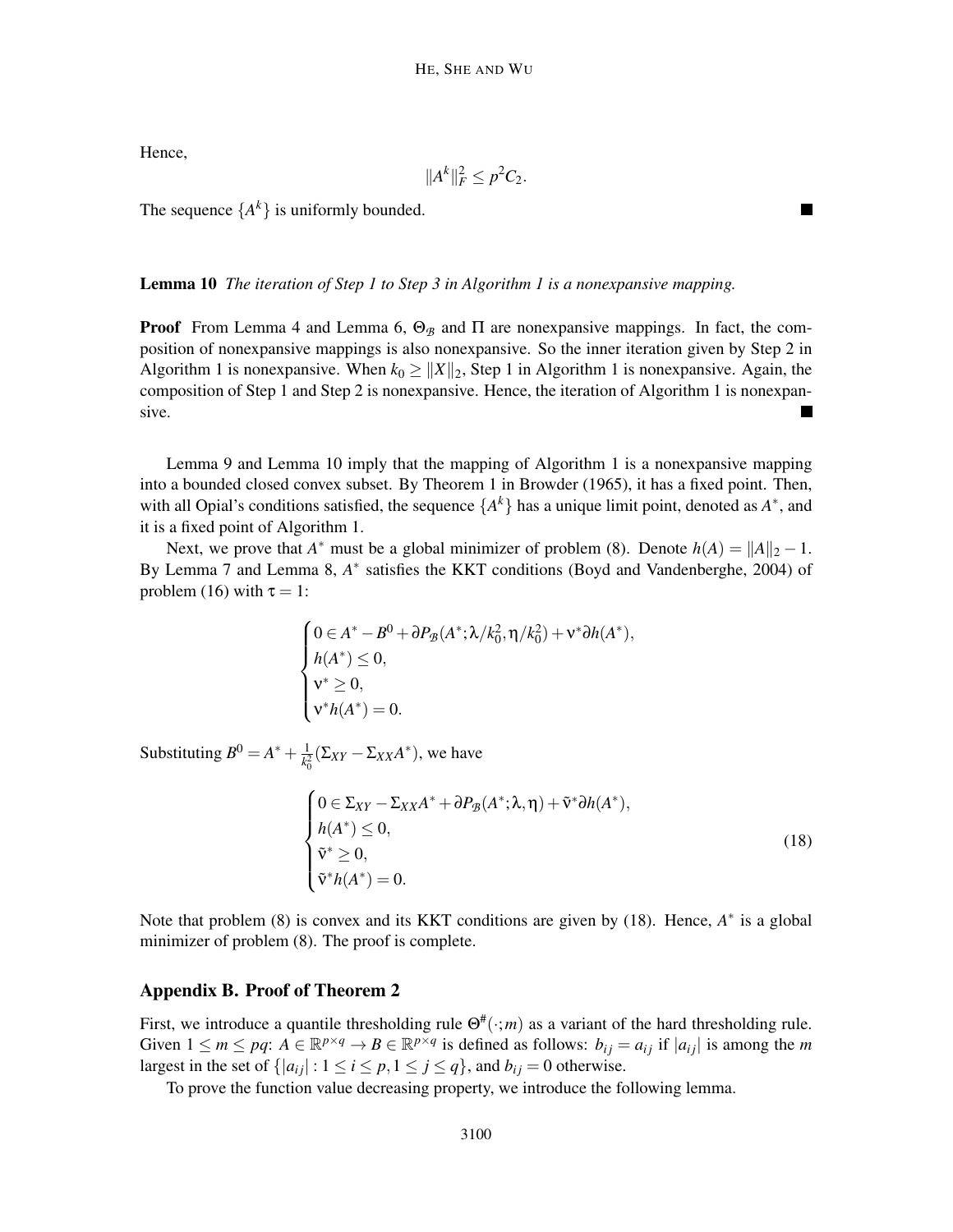**Lemma 11**  $\hat{B} = \Theta^{\#}(A; m)$  *is a globally optimal solution to* 

$$
\min_{B} l(B) = \frac{1}{2} ||A - B||_{F}^{2}
$$
  
s.t.  $||B||_{0} \le m$ .

**Proof** Let  $I \subset \{(i, j) | 1 \le i \le p, 1 \le j \le q\}$  with  $|I| = m$ . Assuming  $B_{I^c} = 0$ , we get the optimal solution  $\hat{B}$  with  $\hat{B} = A_I$ . It follows that  $l(\hat{B}) = \frac{1}{2} ||A||_F^2 - \frac{1}{2} \sum_{i,j \in I} a_{ij}^2$ . Therefore, the quantile thresholding Θ# (*A*;*m*) yields a global minimizer.

Define a surrogate function

$$
\tilde{l}(A,B) = \frac{1}{2} ||Y - XB||_F^2 + \frac{1}{2} tr\{ (B-A)^{\mathsf{T}} (k_0^2 - X^{\mathsf{T}} X)(B-A) \}.
$$

Based on Lemma 11 and  $k_0 \ge ||X||_2$ , the function value decreasing property can be proved following the lines of Lemma 8. So we have

$$
l(A^{k}) = \tilde{l}(A^{k}, A^{k}) \ge \tilde{l}(A^{k}, A^{k+1}) = l(A^{k+1}) + \frac{1}{2}(k_{0}^{2} - ||X||_{2}^{2})||A^{k+1} - A^{k}||_{F}^{2} \ge l(A^{k+1}).
$$

The proof is complete.

## References

- H. Akaike. A new look at the statistical model identification. *Automatic Control, IEEE Transactions on*, 19(6):716–723, 1974.
- Ya. I. Alber, A. N. Iusem, and M. V. Solodov. On the projected subgradient method for nonsmooth convex optimization in a hilbert space. *Mathematical Programming*, pages 23–35, 1998.
- H. H. Bauschke and P. L. Combettes. A dykstra-like algorithm for two monotone operators. *Pacific Journal of Optimization*, 4(3):383–391, Sep. 2008.
- T. Blumensath and M. E. Davies. Normalized iterative hard thresholding: Guaranteed stability and performance. *IEEE Journal of Selected Topics in Signal Processing*, 4(2), Apr. 2010.
- S. Boyd, N. Parikh, E. Chu, and J. Eckstein. Distributed optimization and statistical learning via the alternating direction method of multipliers. *Information Systems Journal*, 3(1):1–118, 2010.
- S.P. Boyd and L. Vandenberghe. *Convex Optimization*. Cambridge University Press, 2004. ISBN 9780521833783.
- J. P. Boyle and R. L Dykstra. A method for finding projections onto the intersection of convex sets in hilbert spaces. In *Advances in Order Restricted Statistical Inference*, pages 28–47. Springer, 1986.
- F. E. Browder. Nonexpansive nonlinear operators in a banach space. *Proceedings of the National Academy of Sciences of the United States of America*, 54(4):1041, 1965.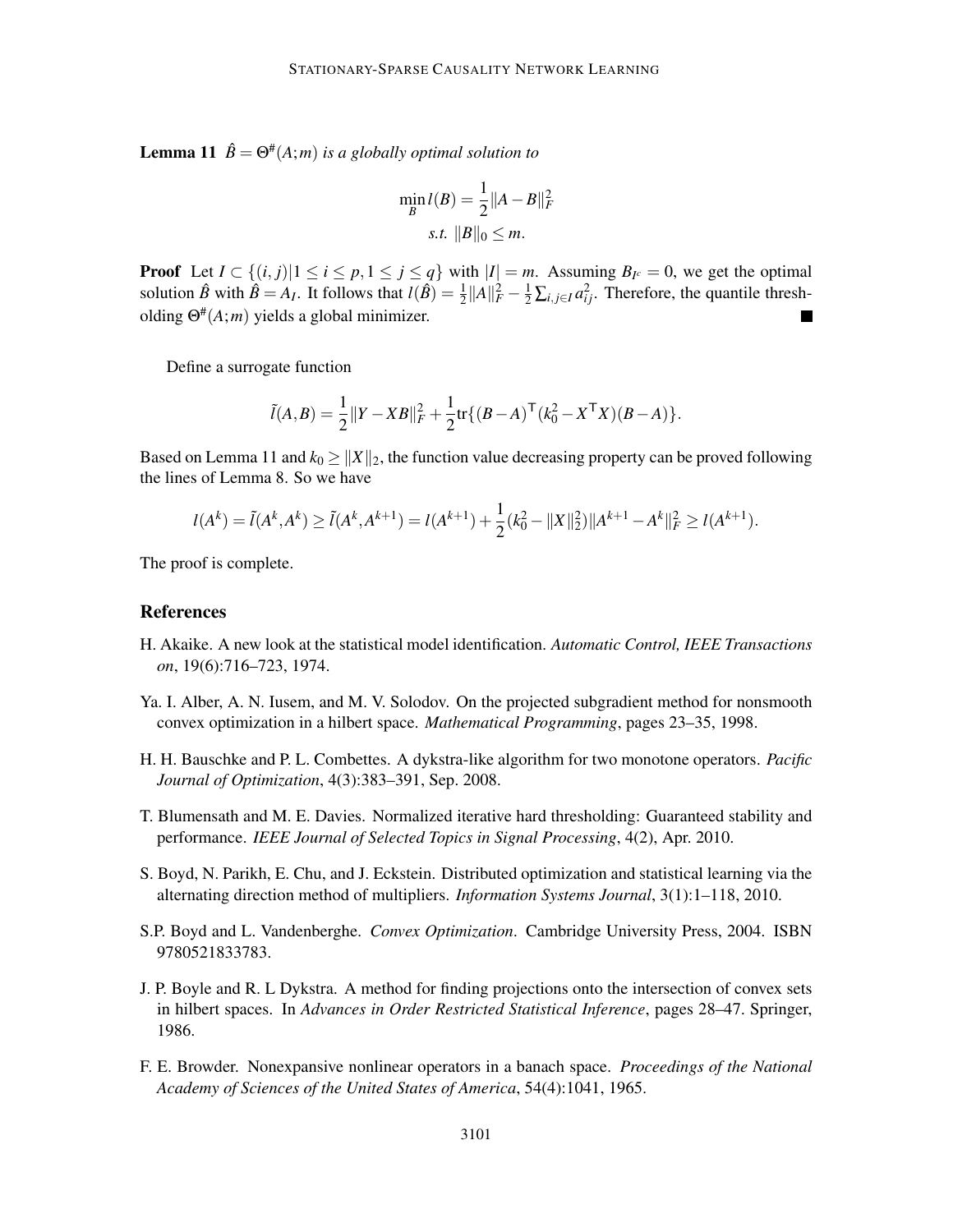- F. E. Browder and W. V. Petryshyn. The solution by iteration of nonlinear functional equations in banach spaces. *Bull. Amer. Math. Soc.*, 72:571–575, 1966.
- E. Bullmore and O. Sporns. Complex brain networks: graph theoretical analysis of structural and functional systems. *Nature Reviews Neuroscience*, 10:186–198, Mar. 2009.
- J. V. Burke, A. S. Lewis, and M. L. Overton. A robust gradient sampling algorithm for nonsmooth, nonconvex optimization. *SIAM J. on Optimization*, 15(3):751–779, Mar. 2005. ISSN 1052-6234.
- J. Cai, E. J. Candes, and Z. Shen. A singular value thresholding algorithm for matrix completion. *SIAM J. on Optimization*, 20(4):1956–1982, Mar. 2010.
- F. Curtis and M. Overton. A sequential quadratic programming algorithm for nonconvex, nonsmooth constrained optimization. *SIAM Journal on Optimization*, 22(2):474–500, 2012.
- P. Dalgaard. *Introductory Statistics with R, Statistics and Computing*. Springer, Aug. 2008.
- S. J. Davis and J. A. Kahn. Interpreting the great moderation: Changes in the volatility of economic activity at the macro and micro levels. *Journal of Economic Perspectives*, 22(4):155–180, 2008.
- D.L. Donoho. Compressed sensing. *Information Theory, IEEE Transactions on*, 52(4):1289–1306, Apr. 2006.
- R. L. Dykstra. An algorithm for restricted least squares regression. *Journal of the American Statistical Association*, 78(384):837–842, 1983.
- B. Efron. Bootstrap methods: another look at the jackknife. *The Annals of Statistics*, 7(1):1–26, 1979.
- J. J. Faith, B. Hayete, J. T. Thaden, I. Mogno, J. Wierzbowski, G. Cottarel, S. Kasif, J. J. Collins, and T. S. Gardner. Large-scale mapping and validation of escherichia coli transcriptional regulation from a compendium of expression profiles. *PLoS Biol*, 5(1):e8, Jan. 2007.
- J. Fan and R. Li. Variable selection via nonconcave penalized likelihood and its oracle properties. *Journal of the American Statistical Association*, 96:1348–1360, Dec. 2001.
- J. Fan and R. Li. Statistical challenges with high dimensionality: feature selection in knowledge discovery. In *International Congress of Mathematicans*, Aug. 2006.
- J. Fan and J. Lv. Sure independence screening for ultrahigh dimensional feature space. *Journal of the Royal Statistical Society: Series B (Statistical Methodology)*, 70(5):849–911, 2008.
- J. Fan and J. Lv. A selective overview of variable selection in high dimensional feature space. *Stat Sin.*, 20(1):101–148, Jan. 2010.
- J. Fan, R. Samworth, and Y. Wu. Ultrahigh dimensional feature selection: Beyond the linear model. *Journal of Machine Learning Research*, 10:2013–2038, Dec. 2009. ISSN 1532-4435.
- C. W. J. Granger. Investigating causal relations by econometric models and cross-spectral methods. *Econometrica*, 37(3):424–438, 1969.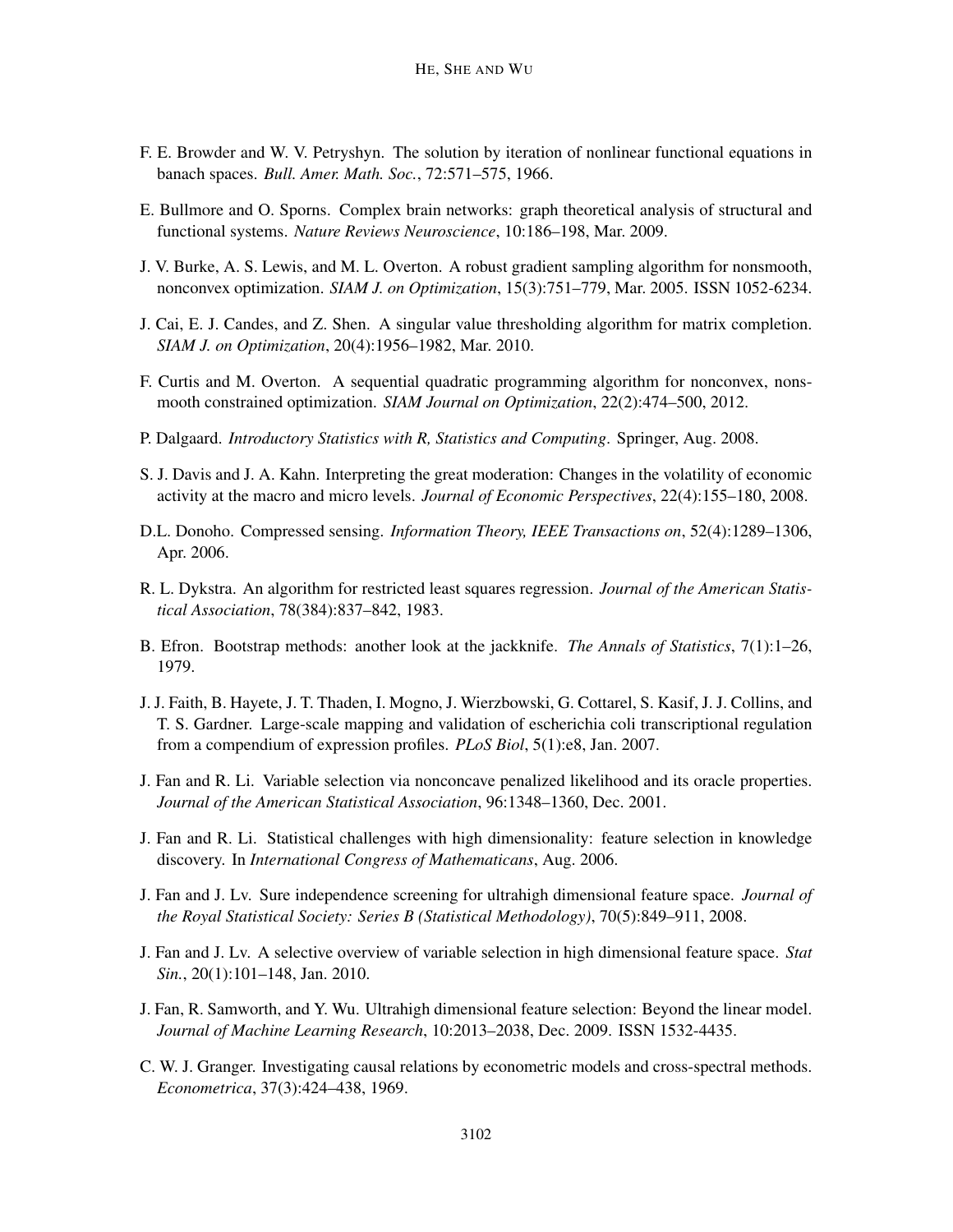- M. C. Grant and S. P. Boyd. Graph implementations for nonsmooth convex programs. In *Recent Advances in Learning and Control*, pages 95–110. Springer, 2008.
- G. E. Halkos and N. G. Tzeremes. Oil consumption and economic efficiency: A comparative analysis of advanced, developing and emerging economies. *Ecological Economics*, 70(7):1354– 1362, May 2011.
- S. Hanneke, W. Fu, and E. P. Xing. Discrete temporal models of social networks. *Electronic Journal of Statistics*, 4:585–605, 2010.
- B.S. He, H. Yang, and S.L. Wang. Alternating direction method with self-adaptive penalty parameters for monotone variational inequalities. *Journal of Optimization Theory and Applications*, 106 (2):337–356, 2000. ISSN 0022-3239.
- A. E. Hoerl and R. W. Kennard. Ridge regression: Biased estimation for nonorthogonal problems. *Technometrics*, 12(1):55–67, 1970.
- N. Hsu, H. Hung, and Y. Chang. Subset selection for vector autoregressive processes using lasso. *Computational Statistics and Data Analysis*, 52(7):3645–3657, 2008.
- P. J. Huber. *Robust Statistics*. Wiley series in probability and mathematical statistics. Probability and mathematical statistics. Wiley, 1981.
- W. James and C. Stein. Estimation with quadratic loss. In *Proceedings of the Fourth Berkeley Symposium on Mathematical Statistics and Probability*, volume 1, pages 361–379, 1961.
- D. W. Jorgenson and P. J. Wilcoxen. Environmental regulation and U.S. economic growth. *RAND Journal of Economics*, 21(2):314–340, Summer 1990.
- H. R. Kunsch. The jackknife and the bootstrap for general stationary observations. *The Annals of Statistics*, 17(3):1217–1241, 1989.
- T. G. Lewis. *Network Science: Theory and Applications*. Wiley Publishing, 2009.
- Z. Lin. Some software packages for partial SVD computation. *CoRR*, abs/1108.1548, 2011.
- H. Lütkepohl. New Introduction to Multiple Time Series Analysis. Springer, 2nd edition, 2007.
- T.C. Mills and R.N. Markellos. *The Econometric Modelling of Financial Time Series*. Cambridge University Press, 2008.
- J. J. Moreau. Fonctions convexes duales et points proximaux dans un espace hilbertien. *Reports of the Paris Academy of Sciences, Series A*, 255:2897–2899, 1962.
- M. E. J. Newman and D. J. Watts. *The Structure and Dynamics of Networks*. Princeton University Press, 2006.
- Z. Opial. Weak convergence of the sequence of successive approximations for nonexpansive mappings. *Bull. Am. Math. Soc.*, 73:591–597, 1967.